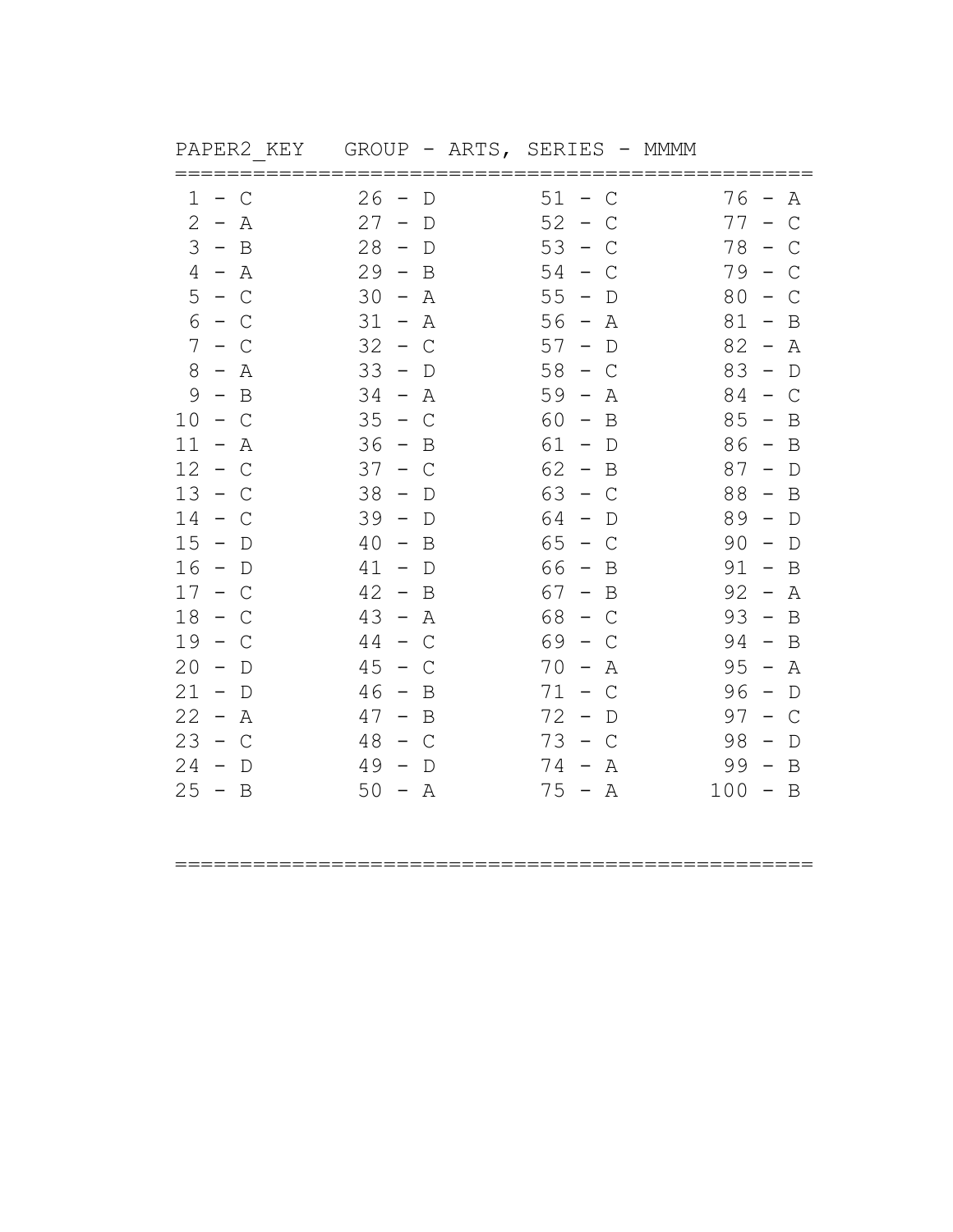| PAPER2 KEY                                                                                                                                                                                                                                                                                                                                             | GROUP - ARTS, SERIES - NNNN                                                                                                                                                                                                                                                                                                                                                                                                                                                                  |                                                                                                                                                                                                                                                                                                                                                                                                                                                                                                    |                                                                                                                                                                                                                                                                                                                                                                                                                                                                |
|--------------------------------------------------------------------------------------------------------------------------------------------------------------------------------------------------------------------------------------------------------------------------------------------------------------------------------------------------------|----------------------------------------------------------------------------------------------------------------------------------------------------------------------------------------------------------------------------------------------------------------------------------------------------------------------------------------------------------------------------------------------------------------------------------------------------------------------------------------------|----------------------------------------------------------------------------------------------------------------------------------------------------------------------------------------------------------------------------------------------------------------------------------------------------------------------------------------------------------------------------------------------------------------------------------------------------------------------------------------------------|----------------------------------------------------------------------------------------------------------------------------------------------------------------------------------------------------------------------------------------------------------------------------------------------------------------------------------------------------------------------------------------------------------------------------------------------------------------|
| 1<br>$-$ C<br>2<br>$-$ D<br>$3 - D$<br>4<br>C<br>$\sim$<br>5<br>$-$ C<br>6<br>$-$ C<br>7<br>$-$<br>$\Box$<br>8<br>$-$ D<br>9<br>A<br>$\overline{\phantom{0}}$<br>10<br>$\mathcal{C}$<br>$\sim$<br>11<br>$\overline{\phantom{m}}$<br>D<br>12<br>B<br>$\sim$<br>13<br>$-$ D<br>14<br>$\mathbb D$<br>$\hspace{0.1mm}-\hspace{0.1mm}$<br>15<br>$\sim$<br>D | ======<br>26<br>$\overline{\phantom{a}}$<br>D<br>27<br>B<br>$\hspace{0.1cm}$ $\hspace{0.1cm}$<br>28<br>$\sim$<br>$\mathbb D$<br>29<br>B<br>$\sim$<br>30<br>– A<br>31<br>$\mathsf{C}$<br>$\overline{\phantom{0}}$<br>32<br>$\overline{\phantom{m}}$<br>C<br>33<br>$\overline{\phantom{0}}$<br>B<br>34<br>$-$ B<br>35<br>$\overline{a}$<br>$\mathcal{C}$<br>36<br>$\overline{\phantom{0}}$<br>D<br>37<br>$-$<br>Α<br>38<br>$-$ C<br>39<br>Α<br>$\overline{\phantom{0}}$<br>40<br>B<br>$\equiv$ | 51<br>$\mathbb D$<br>$\overline{\phantom{0}}$<br>52<br>$\mathsf{C}$<br>$\sim$<br>53<br>Α<br>$\hspace{0.1mm}-\hspace{0.1mm}$<br>54<br>B<br>$\overline{\phantom{m}}$<br>$55 - D$<br>$56 - B$<br>57<br>C<br>$\overline{\phantom{m}}$<br>58<br>$\overline{\phantom{a}}$<br>D<br>59<br>C<br>$\overline{a}$<br>60<br>B<br>$\qquad \qquad -$<br>61 -<br>B<br>62<br>$\mathsf{C}$<br>$\hspace{0.1mm}-\hspace{0.1mm}$<br>63<br>$-$ C<br>64<br>Α<br>$\sim$<br>65<br>$\mathcal{C}$<br>$\overline{\phantom{0}}$ | 76<br>Α<br>$\overline{\phantom{m}}$<br>77<br>$\mathbb D$<br>$78 -$<br>$\mathsf{C}$<br>79<br>B<br>$80 -$<br>$\overline{B}$<br>81<br>$\mathbb D$<br>$\overline{\phantom{0}}$<br>82<br>$\mathsf{C}$<br>$\overline{\phantom{m}}$<br>83<br>C<br>$\overline{\phantom{0}}$<br>84<br>C<br>$\overline{\phantom{m}}$<br>85<br>$\mathsf{C}$<br>86<br>D<br>87<br>Α<br>$\overline{\phantom{m}}$<br>88<br>$-$ B<br>$89 -$<br>Α<br>90<br>B<br>$\hspace{0.1mm}-\hspace{0.1mm}$ |
| 16<br>B<br>$\sim$<br>17<br>– A<br>18<br>$\sim$<br>A<br>$19 -$<br>C<br>20<br>D<br>$\overline{\phantom{m}}$<br>21<br>– A<br>22<br>$-$ C<br>23<br>$\sim$<br>B<br>24<br>$-$ C<br>25<br>$-$ D                                                                                                                                                               | 41<br>– A<br>42<br>$-$ C<br>43<br>$\sim$<br>C<br>44<br>C<br>$\equiv$ .<br>45<br>$-$<br>Α<br>46<br>$-$ B<br>47<br>$-$ C<br>48<br>Α<br>$ \,$<br>49<br>C<br>$\sim$<br>50<br>$-$ C                                                                                                                                                                                                                                                                                                               | 66<br>$\qquad \qquad -$<br>D<br>67<br>C<br>$\sim$<br>68<br>Α<br>$\hspace{0.1mm}-\hspace{0.1mm}$<br>69 -<br>Α<br>70<br>Α<br>$\overline{\phantom{m}}$<br>$71 - C$<br>72<br>C<br>$\sim$<br>73<br>$\hspace{0.1mm}-\hspace{0.1mm}$<br>C<br>74 -<br>C<br>$75 - B$                                                                                                                                                                                                                                        | 91<br>$\overline{B}$<br>$\overline{\phantom{0}}$<br>92<br>Α<br>$\overline{\phantom{0}}$<br>93<br>$\mathbb D$<br>94<br>C<br>$\overline{\phantom{0}}$<br>95<br>D<br>96<br>B<br>$\hspace{0.1mm}-\hspace{0.1mm}$<br>$97 -$<br>B<br>98<br>B<br>$\qquad \qquad -$<br>99<br>$\mathbb D$<br>$-$<br>100<br>$\mathbb D$<br>$\overline{\phantom{0}}$                                                                                                                      |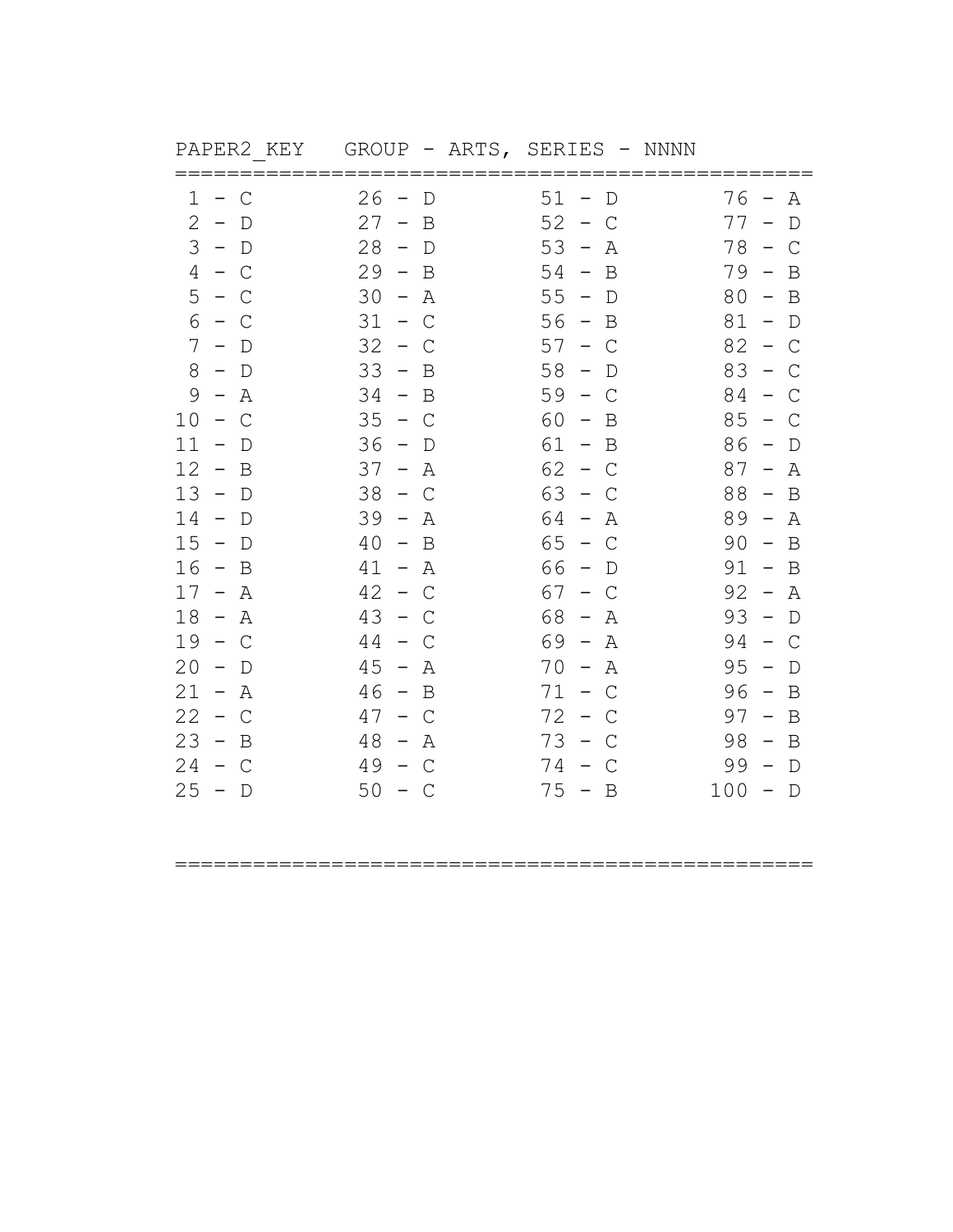|          | FAFERZ KEI GROUF – ARIS, | OUVU - QUATU |           |
|----------|--------------------------|--------------|-----------|
|          |                          |              |           |
| $1 - B$  | $26 - A$                 | $51 - C$     | $76 - C$  |
| $2 - A$  | $27 - C$                 | $52 - D$     | $77 - C$  |
| $3 - A$  | $28 - C$                 | $53 - C$     | $78 - C$  |
| $4 - C$  | $29 - C$                 | $54 - B$     | $79 - C$  |
| $5 - D$  | $30 - A$                 | $55 - B$     | $80 - D$  |
| $6 - A$  | $31 - B$                 | $56 - C$     | $81 - A$  |
| $7 - C$  | $32 - C$                 | $57 - C$     | $82 - D$  |
| $8 - B$  | $33 - A$                 | $58 - A$     | $83 - C$  |
| $9 - C$  | $34 - C$                 | $59 - C$     | $84 - A$  |
| $10 - D$ | $35 - C$                 | $60 - D$     | $85 - B$  |
| $11 - D$ | $36 - C$                 | $61 - C$     | $86 - D$  |
| $12 - B$ | $37 - D$                 | $62 - A$     | $87 - B$  |
| $13 - D$ | $38 - D$                 | $63 - A$     | $88 - B$  |
| $14 - B$ | $39 - C$                 | $64 - A$     | $89 - B$  |
| $15 - A$ | $40 - C$                 | $65 - C$     | $90 - A$  |
| $16 - C$ | $41 - C$                 | $66 - C$     | $91 - D$  |
| $17 - C$ | $42 - D$                 | $67 - C$     | $92 - C$  |
| $18 - B$ | $43 - D$                 | $68 - C$     | $93 - D$  |
| $19 - B$ | $44 - A$                 | $69 - B$     | $94 - B$  |
|          |                          |              |           |
| $20 - C$ | $45 - C$                 | $70 - A$     | $95 - B$  |
| $21 - D$ | $46 - D$                 | $71 - D$     | $96 - B$  |
| $22 - A$ | $47 - B$                 | $72 - C$     | $97 - D$  |
| $23 - C$ | $48 - D$                 | $73 - B$     | $98 - D$  |
| $24 - A$ | $49 - D$                 | $74 - B$     | $99 - B$  |
| $25 - B$ | $50 - D$                 | $75 - D$     | $100 - A$ |
|          |                          |              |           |

|  | PAPER2 KEY GROUP - ARTS, SERIES - 0000 |  |  |  |
|--|----------------------------------------|--|--|--|
|  |                                        |  |  |  |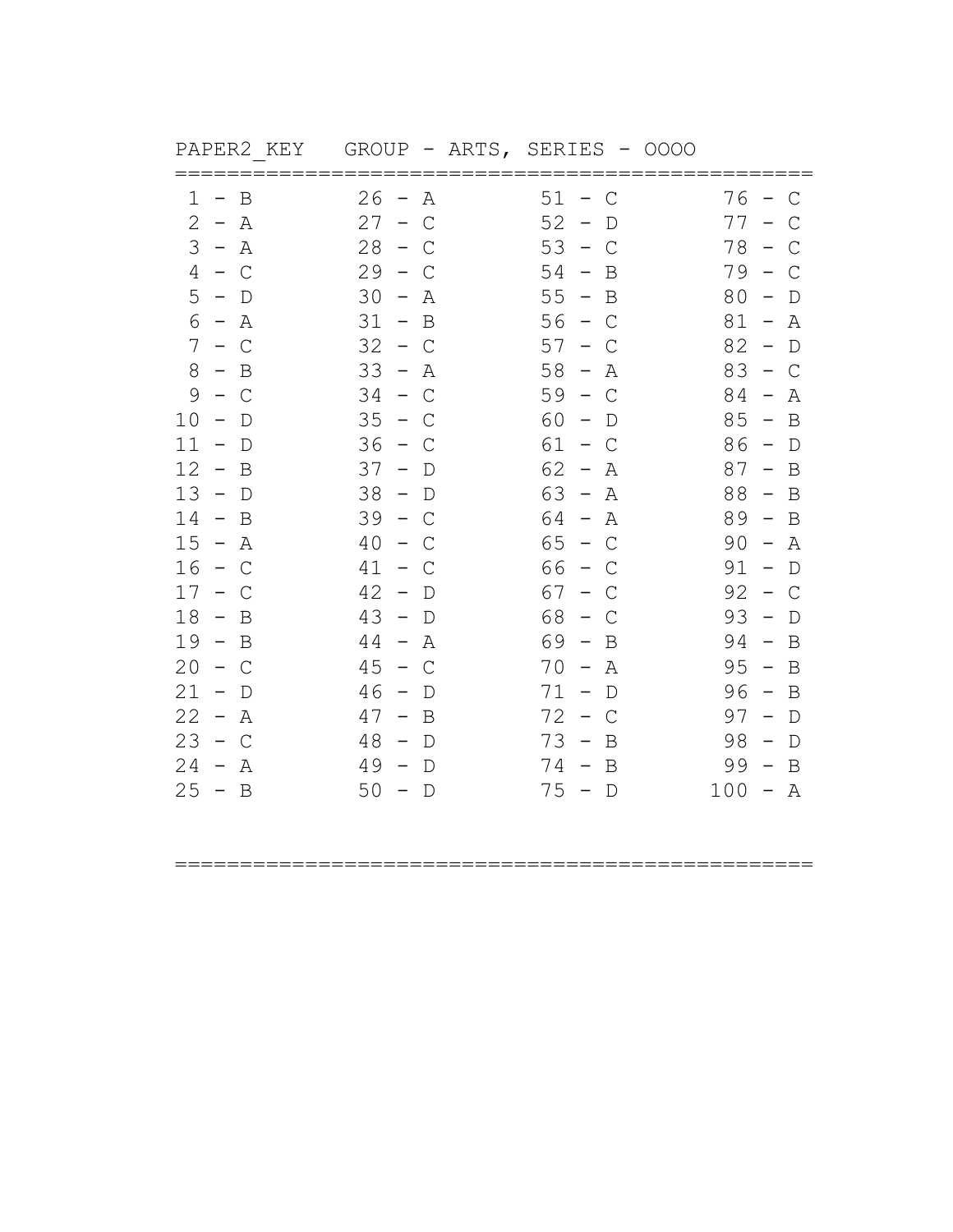|          |          |          | ==================== |
|----------|----------|----------|----------------------|
| $1 - B$  | $26 - A$ | $51 - C$ | $76 - D$             |
| $2 - C$  | $27 - C$ | $52 - A$ | $77 - C$             |
| $3 - D$  | $28 - C$ | $53 - C$ | $78 - A$             |
| $4 - D$  | $29 - C$ | $54 - D$ | $79 - B$             |
| $5 - B$  | $30 - D$ | $55 - C$ | $80 - D$             |
| $6 - D$  | $31 - D$ | $56 - A$ | $81 - B$             |
| $7 - B$  | $32 - C$ | $57 - A$ | $82 - C$             |
| $8 - A$  | $33 - C$ | $58 - A$ | $83 - D$             |
| $9 - C$  | $34 - C$ | $59 - C$ | $84 - C$             |
| $10 - C$ | $35 - D$ | $60 - C$ | $85 - B$             |
| $11 - B$ | $36 - D$ | $61 - C$ | $86 - B$             |
| $12 - B$ | $37 - A$ | $62 - C$ | $87 - C$             |
| $13 - C$ | $38 - C$ | $63 - B$ | $88 - A$             |
| $14 - D$ | $39 - D$ | $64 - A$ | $89 - D$             |
| $15 - A$ | $40 - B$ | $65 - D$ | $90 - C$             |
| $16 - C$ | $41 - D$ | $66 - C$ | $91 - D$             |
| $17 - A$ | $42 - D$ | $67 - B$ | $92 - B$             |
| $18 - B$ | $43 - D$ | $68 - B$ | $93 - B$             |
| $19 - A$ | $44 - B$ | $69 - D$ | $94 - B$             |
| $20 - C$ | $45 - A$ | $70 - C$ | $95 - D$             |
| $21 - C$ | $46 - A$ | $71 - C$ | $96 - D$             |
| $22 - C$ | $47 - C$ | $72 - C$ | $97 - B$             |
| $23 - A$ | $48 - D$ | $73 - C$ | $98 - A$             |
| $24 - B$ | $49 - A$ | $74 - D$ | $99 - B$             |
| $25 - C$ | $50 - C$ | $75 - A$ | $100 - B$            |
|          |          |          |                      |

PAPER2\_KEY GROUP - ARTS, SERIES - PPPP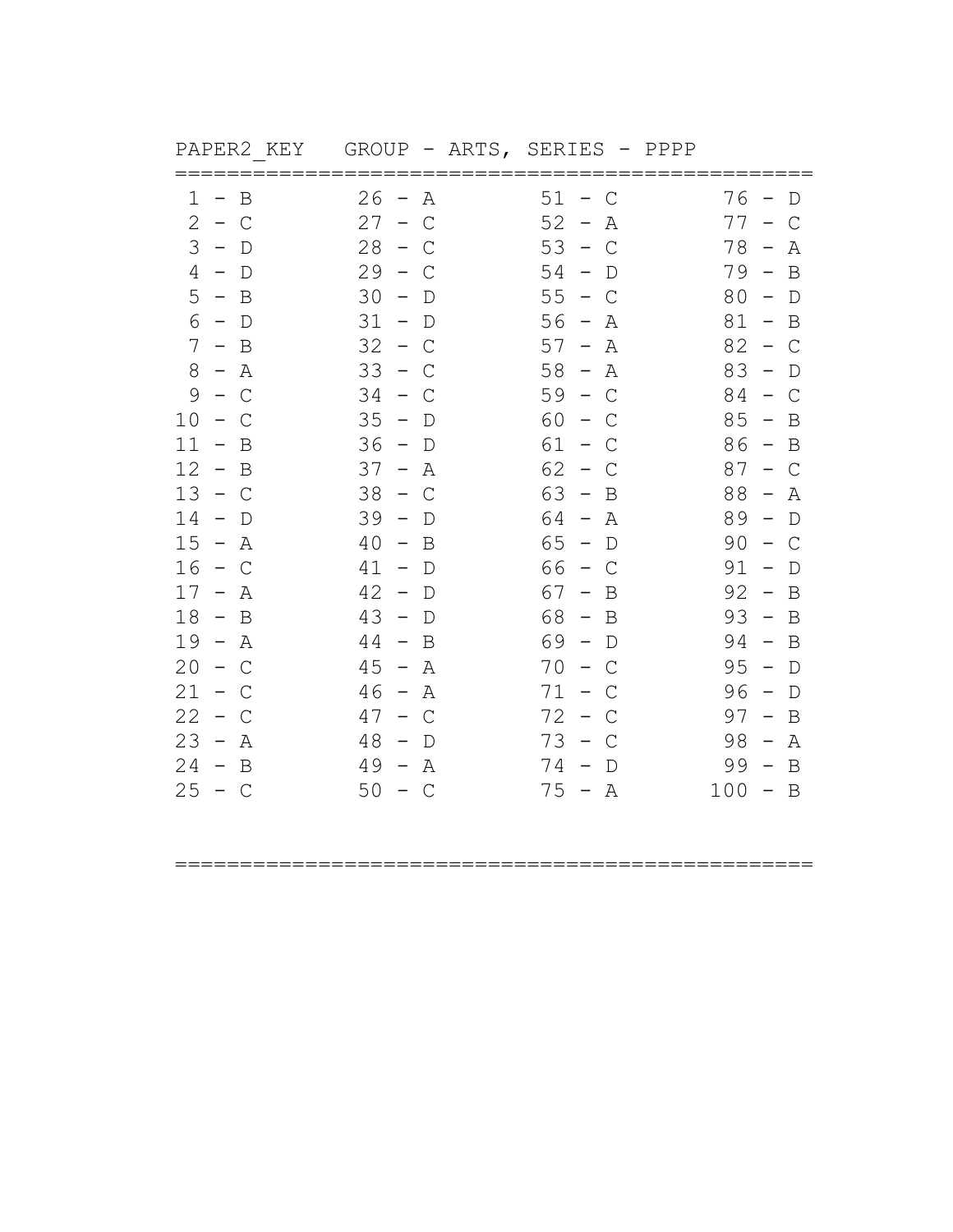|                                               |                                         | ММММ                                                                                                                                                                                                                                  |
|-----------------------------------------------|-----------------------------------------|---------------------------------------------------------------------------------------------------------------------------------------------------------------------------------------------------------------------------------------|
| 26<br>D<br>$\overline{\phantom{a}}$           | $\mathbb D$                             | 76<br>$\mathsf{C}$<br>$\sim$                                                                                                                                                                                                          |
| 27<br>$\overline{\phantom{m}}$<br>D           | $\hspace{0.1mm}-\hspace{0.1mm}$<br>D    | 77<br>Α                                                                                                                                                                                                                               |
| 28<br>$-$ D                                   | B                                       | 78<br>$\hspace{0.1mm}-\hspace{0.1mm}$<br>D                                                                                                                                                                                            |
| $29 - B$                                      | Α                                       | 79 –<br>$\mathcal{C}$                                                                                                                                                                                                                 |
| 30<br>$\hspace{0.1mm}-\hspace{0.1mm}$<br>A    | $\sim$<br>$\mathsf{C}$                  | 80<br>Α<br>$\overline{\phantom{0}}$                                                                                                                                                                                                   |
| 31<br>$\hspace{0.1mm}-\hspace{0.1mm}$<br>Α    | D                                       | 81<br>$\hspace{0.1mm}-\hspace{0.1mm}$<br>$\mathbb D$                                                                                                                                                                                  |
| 32<br>$\equiv$<br>С                           | Β<br>$\qquad \qquad -$                  | 82<br>C<br>$\hspace{0.1mm}-\hspace{0.1mm}$                                                                                                                                                                                            |
| 33<br>$-$ D                                   | $-$ D                                   | 83<br>$-$ C                                                                                                                                                                                                                           |
| 34<br>A<br>$\overline{\phantom{0}}$           | $\hspace{0.1mm}-\hspace{0.1mm}$<br>D    | 84<br>Α<br>$\overline{\phantom{0}}$                                                                                                                                                                                                   |
| 35<br>$\sim$<br>C                             | Α<br>$\hspace{0.1mm}-\hspace{0.1mm}$    | 85<br>$\mathsf{C}$<br>$\overline{\phantom{0}}$                                                                                                                                                                                        |
| 36<br>B<br>$\overline{\phantom{0}}$           | Α<br>$\sim$                             | 86<br>B<br>$\hspace{0.1mm}-\hspace{0.1mm}$                                                                                                                                                                                            |
| 37<br>$\overline{\phantom{m}}$<br>C           | $\mathbb D$                             | 87<br>C<br>$\overline{\phantom{0}}$                                                                                                                                                                                                   |
| 38<br>$-$ D                                   |                                         | 88<br>$\Box$<br>$\overline{\phantom{a}}$                                                                                                                                                                                              |
| 39<br>$-$ D                                   |                                         | 89<br>$\mathsf{C}$<br>$\sim$                                                                                                                                                                                                          |
| 40<br>B<br>$\equiv$                           | $\sim$<br>C                             | 90<br>Α<br>$\overline{\phantom{a}}$                                                                                                                                                                                                   |
| 41<br>$-$ D                                   | – D                                     | 91<br>$-$ B                                                                                                                                                                                                                           |
| 42<br>$-$ B                                   | B                                       | 92<br>$\hspace{0.1mm}-\hspace{0.1mm}$<br>Α                                                                                                                                                                                            |
| 43<br>– A                                     | $\hspace{0.1mm}-\hspace{0.1mm}$<br>Α    | 93<br>$\overline{a}$<br>$\mathbb D$                                                                                                                                                                                                   |
| 44<br>$\mathsf{C}$<br>$\equiv$ .              | Α                                       | 94<br>$\sim$<br>B                                                                                                                                                                                                                     |
| 45<br>$\overline{\phantom{m}}$<br>C           | Α<br>$\hspace{0.1mm}-\hspace{0.1mm}$    | 95<br>$\hspace{0.1mm}-\hspace{0.1mm}$<br>B                                                                                                                                                                                            |
| 46<br>$-$ B                                   |                                         | $96 - B$                                                                                                                                                                                                                              |
| 47<br>$-$ B                                   | $\overline{\phantom{0}}$<br>$\mathbb D$ | 97<br>$\mathsf{C}$<br>$\overline{\phantom{a}}$                                                                                                                                                                                        |
| 48<br>C<br>$\overline{\phantom{0}}$           | B                                       | 98<br>C<br>$\overline{\phantom{0}}$                                                                                                                                                                                                   |
| 49<br>$\overline{\phantom{a}}$<br>$\mathbb D$ | Α                                       | 99<br>Α<br>$\overline{\phantom{m}}$                                                                                                                                                                                                   |
| $50 - A$                                      |                                         | $100 - B$                                                                                                                                                                                                                             |
|                                               |                                         | GROUP - SCIENCE, SERIES<br>$51 -$<br>52<br>$53 -$<br>$54 -$<br>55<br>$56 -$<br>57<br>58<br>59<br>60<br>61<br>$62 -$<br>$63 - B$<br>$64 - C$<br>65<br>66<br>67 –<br>68<br>69 -<br>70<br>$71 - B$<br>72<br>$73 -$<br>$74 -$<br>$75 - B$ |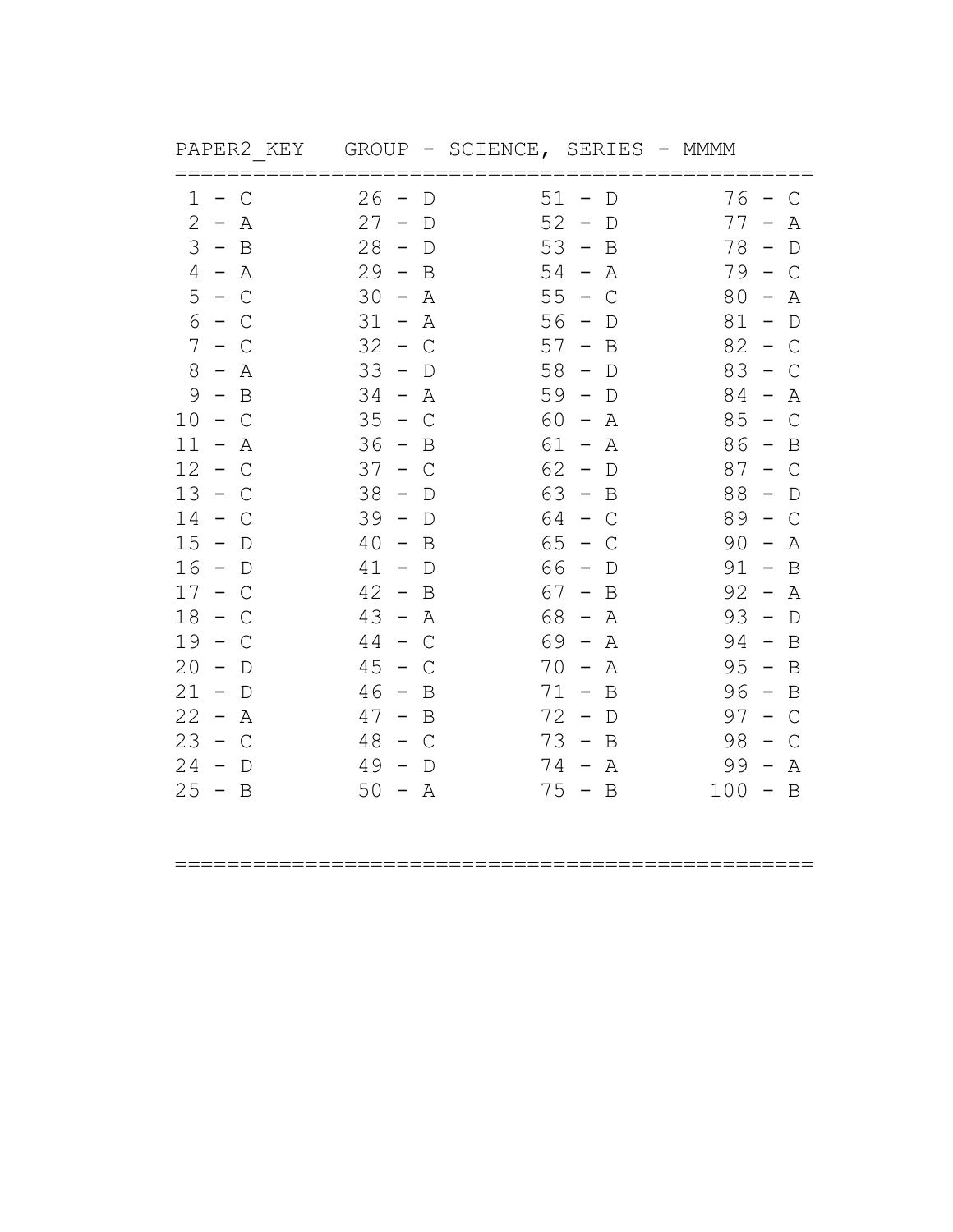| PAPER2 KEY                                                                                                                             | GROUP - SCIENCE, SERIES - NNNN                                                                                                                                                                                                                                                                                                                                                                                                                                    |                                                                                                                                                                                                                       |
|----------------------------------------------------------------------------------------------------------------------------------------|-------------------------------------------------------------------------------------------------------------------------------------------------------------------------------------------------------------------------------------------------------------------------------------------------------------------------------------------------------------------------------------------------------------------------------------------------------------------|-----------------------------------------------------------------------------------------------------------------------------------------------------------------------------------------------------------------------|
| 1<br>C<br>$\mathbf{2}$<br>$-$ D<br>3<br>$-$ D<br>4<br>$-$ C<br>5<br>$-$ C<br>6<br>C<br>$\sim$<br>7<br>$\mathbb D$<br>$\qquad \qquad -$ | 26<br>51<br>D<br>С<br>52<br>27<br>B<br>$\overline{\phantom{m}}$<br>$\hspace{0.1mm}-\hspace{0.1mm}$<br>D<br>53<br>28<br>$-$ D<br>B<br>$\overline{\phantom{0}}$<br>29<br>54<br>B<br>Α<br>$\overline{\phantom{m}}$<br>$\hspace{0.1mm}-\hspace{0.1mm}$<br>30<br>$55 -$<br>$\overline{\phantom{0}}$<br>Α<br>Α<br>31<br>56<br>$\mathsf{C}$<br>$\hspace{0.1mm}-\hspace{0.1mm}$<br>Α<br>$\hspace{0.1mm}-\hspace{0.1mm}$<br>32<br>57<br>B<br>C<br>$\overline{\phantom{m}}$ | 76<br>Α<br>77<br>B<br>$\qquad \qquad -$<br>78<br>Α<br>$\overline{\phantom{m}}$<br>79<br>D<br>80<br>B<br>$\hspace{0.1mm}-\hspace{0.1mm}$<br>81<br>B<br>$\overline{\phantom{0}}$<br>82<br>B<br>$\overline{\phantom{a}}$ |
| 8<br>$-$ D<br>9<br>Α<br>$-$<br>10<br>C<br>$\sim$                                                                                       | 33<br>58<br>$\sim$<br>B<br>$\hspace{0.1cm}$ $\hspace{0.1cm}$<br>D<br>59<br>34<br>B<br>B<br>$-$<br>$\hspace{0.1mm}-\hspace{0.1mm}$<br>35<br>60<br>$\sim$<br>$\mathsf{C}$<br>Α<br>$\hspace{0.1mm}-\hspace{0.1mm}$                                                                                                                                                                                                                                                   | 83<br>$\mathcal{C}$<br>$\qquad \qquad -$<br>84<br>C<br>85<br>Α<br>$\overline{a}$                                                                                                                                      |
| 11<br>D<br>12<br>$\equiv$<br>B<br>13<br>$-$ D                                                                                          | 36<br>61<br>B<br>D<br>$\overline{\phantom{0}}$<br>$\overline{\phantom{0}}$<br>62<br>37<br>$\equiv$<br>Α<br>$\overline{\phantom{m}}$<br>C<br>38<br>63<br>$-$ C<br>$\overline{\phantom{0}}$<br>Α                                                                                                                                                                                                                                                                    | 86<br>B<br>$\overline{\phantom{0}}$<br>87<br>$\overline{\phantom{m}}$<br>D<br>88<br>$-$ D                                                                                                                             |
| 14<br>D<br>$\overline{\phantom{m}}$<br>15<br>$\overline{\phantom{a}}$<br>$\mathbb D$<br>16<br>B<br>$\sim$                              | 39<br>64<br>D<br>$\hspace{0.1mm}-\hspace{0.1mm}$<br>Α<br>$\hspace{0.1mm}-\hspace{0.1mm}$<br>65<br>40<br>B<br>C<br>$ \,$<br>66 -<br>41<br>Α<br>Α<br>$\overline{\phantom{a}}$                                                                                                                                                                                                                                                                                       | $89 -$<br>B<br>90<br>Α<br>$\overline{\phantom{a}}$<br>91<br>$\mathsf{C}$                                                                                                                                              |
| 17<br>$-$ .<br>A<br>18<br>$- A$<br>19<br>$-$ C                                                                                         | 42<br>67<br>$\overline{a}$<br>C<br>$\mathbb D$<br>$\overline{\phantom{m}}$<br>43<br>68<br>$\mathcal{C}$<br>C<br>$\overline{\phantom{m}}$<br>$\sim$<br>69<br>44<br>C<br>$\sim$<br>C<br>$-$                                                                                                                                                                                                                                                                         | 92<br>$\mathbb D$<br>93<br>$\mathbf B$<br>$\hspace{0.1mm}-\hspace{0.1mm}$<br>94<br>$\mathbb D$<br>$\overline{\phantom{m}}$                                                                                            |
| 20<br>D<br>21<br>$- A$<br>22<br>$\mathsf{C}$<br>$\sim$<br>23<br>$-$ .<br>B<br>24<br>$-$ C<br>25<br>- D<br>$\overline{\phantom{a}}$     | 45<br>70<br>Α<br>Α<br>$\overline{\phantom{m}}$<br>71<br>46<br>$-$ B<br>C<br>72<br>47<br>B<br>C<br>$-$<br>$\overline{\phantom{m}}$<br>73<br>48<br>$\mathcal{C}$<br>Α<br>$\overline{\phantom{a}}$<br>$ \,$<br>49<br>74<br>$\mathcal{C}$<br>$\mathbb D$<br>50<br>75<br>$-$ C<br>$-$ C                                                                                                                                                                                | 95<br>$\mathbb D$<br>96<br>Α<br>$\overline{\phantom{m}}$<br>97<br>Α<br>$\overline{\phantom{m}}$<br>98<br>D<br>$\overline{\phantom{m}}$<br>99<br>B<br>100<br>$-$ C                                                     |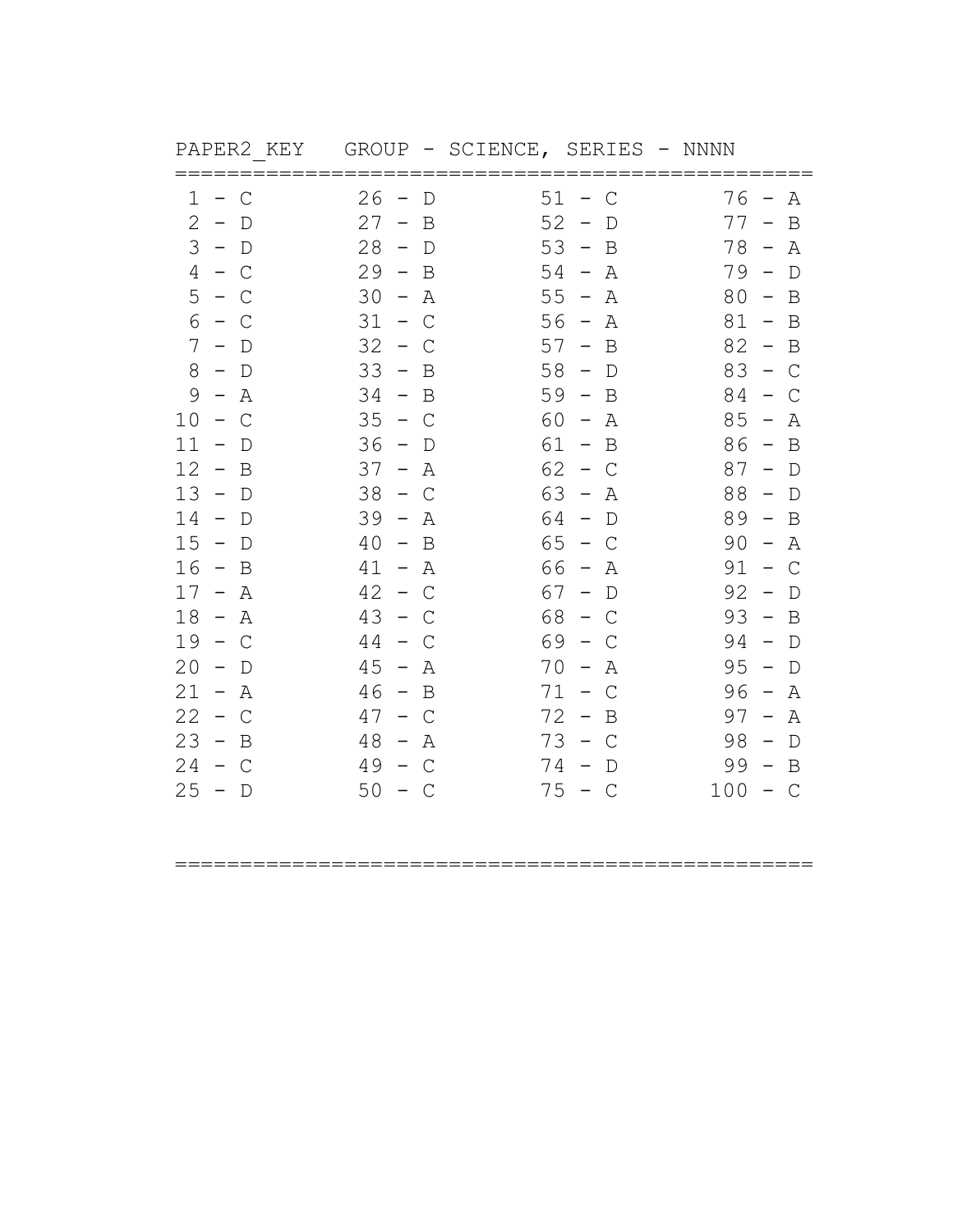| PAPER2 KEY                                      | GROUP - SCIENCE, SERIES - 0000                  |                                                      |                                                       |
|-------------------------------------------------|-------------------------------------------------|------------------------------------------------------|-------------------------------------------------------|
| ======<br>1<br>B                                | 26<br>Α<br>$\hspace{0.1cm}$ $\hspace{0.1cm}$    | 51<br>B                                              | 76<br>C                                               |
| $\mathbf{2}$<br>$- A$                           | 27<br>$\overline{\phantom{a}}$<br>$\mathcal{C}$ | 52<br>$\hspace{0.1mm}-\hspace{0.1mm}$<br>Α           | 77<br>Α                                               |
| 3<br>– A                                        | 28<br>C                                         | 53<br>B<br>$\hspace{0.1mm}-\hspace{0.1mm}$           | 78<br>B                                               |
| $4 - C$                                         | 29<br>C                                         | 54<br>C                                              | 79<br>D<br>$\overline{\phantom{0}}$                   |
| 5<br>$-$ D                                      | 30<br>Α<br>$\overline{\phantom{a}}$             | $55 -$<br>Α                                          | 80<br>$\mathbb D$<br>$\hspace{0.1mm}-\hspace{0.1mm}$  |
| 6<br>– A                                        | 31<br>$-$ B                                     | 56<br>$\mathbb D$<br>$\hspace{0.1mm}-\hspace{0.1mm}$ | 81<br>B<br>$\overline{\phantom{0}}$                   |
| 7<br>$-$ C                                      | 32<br>C                                         | 57<br>$\mathsf C$<br>$\overline{\phantom{m}}$        | 82<br>Α<br>$\overline{\phantom{m}}$                   |
| 8<br>$-$ B                                      | 33<br>Α<br>$\overline{\phantom{0}}$             | $58 -$<br>Α                                          | 83<br>$\mathsf{C}$<br>$\hspace{0.1mm}-\hspace{0.1mm}$ |
| 9<br>C                                          | 34<br>C                                         | 59<br>D<br>$\overline{\phantom{a}}$                  | 84<br>D                                               |
| 10<br>$\mathbb D$<br>$\overline{\phantom{m}}$   | 35<br>$\overline{\phantom{m}}$<br>C             | 60<br>C<br>$-$                                       | 85<br>B<br>$\overline{\phantom{0}}$                   |
| 11<br>D                                         | 36<br>С                                         | 61<br>C<br>$\qquad \qquad -$                         | 86<br>$\mathbb D$<br>$\overline{\phantom{0}}$         |
| 12<br>$\overline{\phantom{m}}$<br>B             | 37<br>$\overline{\phantom{m}}$<br>D             | 62<br>Α<br>$\overline{\phantom{m}}$                  | 87<br>$\mathbb D$<br>$\qquad \qquad -$                |
| 13<br>$\sim$<br>$\Box$                          | 38<br>$-$ D                                     | 63<br>C<br>$\sim$                                    | 88<br>Α<br>$\hspace{0.1mm}-\hspace{0.1mm}$            |
| 14<br>B<br>$\overline{\phantom{m}}$             | 39<br>C<br>$\overline{\phantom{0}}$             | 64<br>B<br>$\hspace{0.1mm}-\hspace{0.1mm}$           | 89<br>Α<br>$\overline{\phantom{0}}$                   |
| 15<br>$\sim$<br>Α                               | 40<br>C                                         | 65<br>C<br>$\overline{\phantom{m}}$                  | 90<br>D                                               |
| 16<br>$\sim$<br>C                               | 41<br>$-$ .<br>С                                | 66<br>D                                              | 91<br>$\overline{\phantom{m}}$<br>B                   |
| 17<br>C                                         | 42<br>$\overline{\phantom{m}}$<br>D             | 67<br>C                                              | 92<br>С                                               |
| 18<br>$-$ B                                     | 43<br>$-$ D                                     | 68<br>Α<br>$\overline{\phantom{a}}$                  | 93<br>C<br>$\overline{\phantom{m}}$                   |
| 19<br>$\sim$ .<br>B                             | 44<br>$-$ .<br>Α                                | 69<br>B<br>$\sim$                                    | 94<br>$\mathbb D$                                     |
| 20<br>C<br>$\overline{\phantom{0}}$             | 45<br>$\overline{\phantom{m}}$<br>C             | 70<br>Α<br>$\overline{\phantom{m}}$                  | 95<br>B<br>$\overline{\phantom{m}}$                   |
| 21<br>$\hspace{0.1mm}-\hspace{0.1mm}$<br>$\Box$ | 46<br>$\hspace{0.1mm}-\hspace{0.1mm}$<br>D      | $71 -$<br>D                                          | 96<br>Α<br>$\overline{\phantom{0}}$                   |
| 22<br>Α<br>$\overline{\phantom{0}}$             | 47<br>B<br>$\overline{\phantom{0}}$             | 72<br>B<br>$\overline{\phantom{0}}$                  | 97<br>Α<br>$\hspace{0.1mm}-\hspace{0.1mm}$            |
| 23<br>$-$ C                                     | 48<br>D<br>$-$                                  | 73<br>B<br>$\overline{\phantom{a}}$                  | 98<br>Α<br>$\hspace{0.1mm}-\hspace{0.1mm}$            |
| 24<br>$\sim$<br>Α                               | 49<br>D<br>$\overline{\phantom{m}}$             | 74<br>B<br>$\overline{\phantom{m}}$                  | 99<br>B<br>$\overline{\phantom{0}}$                   |
| 25<br>$-$ B                                     | 50<br>$\Box$<br>$-$                             | 75<br>$-$ C                                          | 100<br>$\Box$<br>$\overline{\phantom{a}}$             |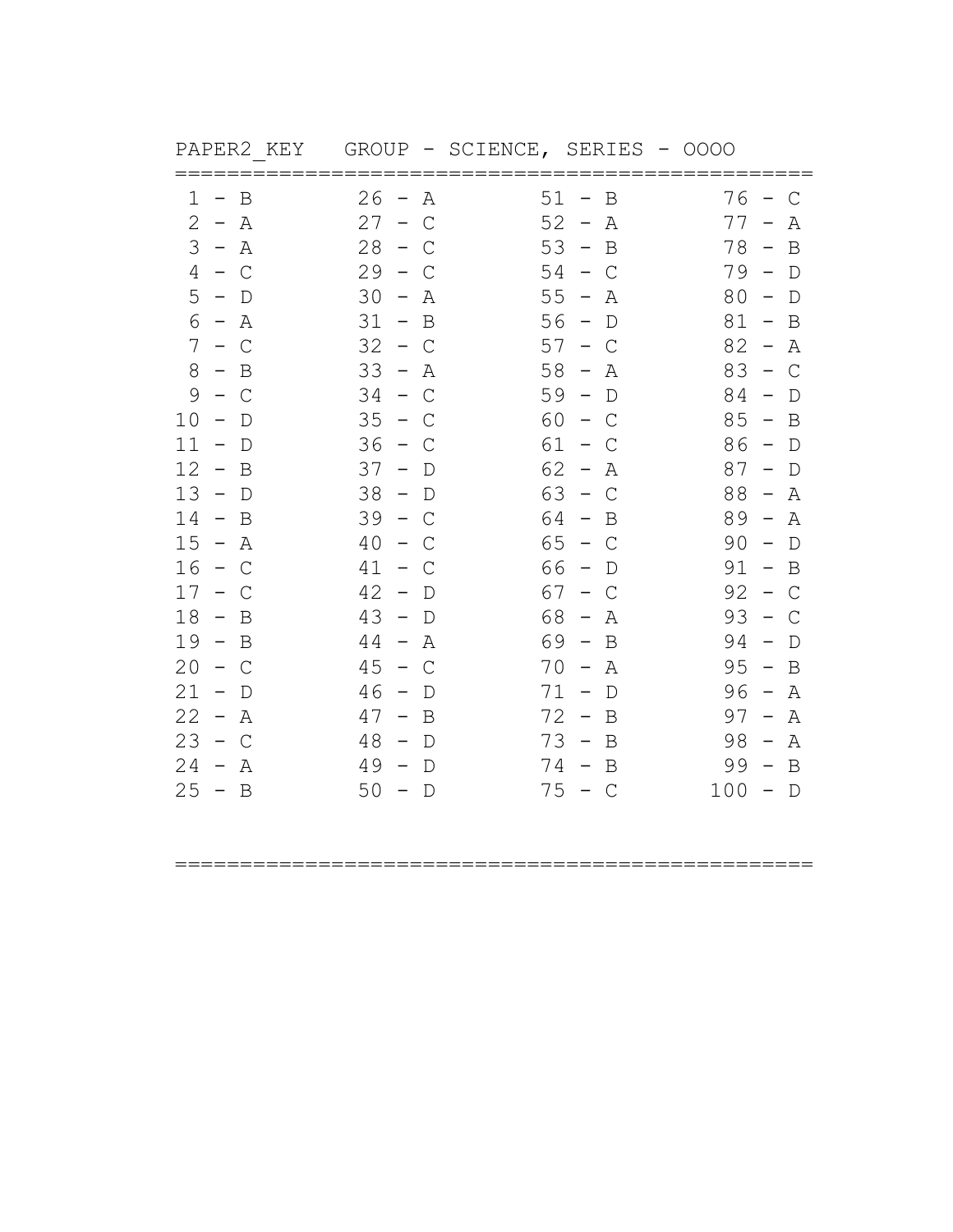| PAPER2 KEY                                   | GROUP - SCIENCE, SERIES - PPPP                       |                                                       |                                                      |
|----------------------------------------------|------------------------------------------------------|-------------------------------------------------------|------------------------------------------------------|
| B<br>ı<br>$\qquad \qquad -$                  | 26<br>Α<br>$\qquad \qquad -$                         | ====<br>51<br>D                                       | 76<br>D                                              |
| $\mathbf{2}$<br>$\sim$<br>$\mathsf{C}$       | 27<br>$\mathcal{C}$<br>$ \,$                         | 52<br>C<br>$ \,$                                      | 77<br>B                                              |
| 3<br>$\overline{\phantom{0}}$<br>$\mathbb D$ | 28<br>С                                              | 53<br>C                                               | 78<br>$\mathbb D$                                    |
| 4<br>D<br>$\hspace{0.1mm}$                   | 29<br>C                                              | 54<br>Α                                               | 79<br>D                                              |
| 5<br>$-$ B                                   | 30<br>$\hspace{0.1mm}-\hspace{0.1mm}$<br>D           | 55<br>$\mathsf{C}$<br>$\hspace{0.1mm}-\hspace{0.1mm}$ | 80<br>Α<br>$\overline{\phantom{a}}$                  |
| 6<br>$-$ D                                   | 31<br>$-$ D                                          | 56<br>B<br>$\qquad \qquad -$                          | 81<br>Α<br>$\overline{\phantom{a}}$                  |
| 7<br>B<br>$-$ .                              | 32<br>C                                              | 57<br>C                                               | 82<br>$\mathbb D$                                    |
| 8<br>Α<br>$\sim$                             | 33<br>$\overline{\phantom{a}}$<br>С                  | 58<br>$\qquad \qquad -$<br>D                          | 83<br>$\mathbf B$<br>$\hspace{0.1mm}-\hspace{0.1mm}$ |
| 9<br>C<br>$-$                                | 34<br>C                                              | 59<br>C<br>$\overline{\phantom{m}}$                   | 84<br>C<br>$\qquad \qquad -$                         |
| 10<br>C<br>$\overline{\phantom{0}}$          | 35<br>D<br>$\overline{\phantom{a}}$                  | 60<br>Α<br>$\overline{\phantom{a}}$                   | 85<br>C                                              |
| 11<br>B                                      | 36<br>$\mathbb D$<br>$\hspace{0.1mm}-\hspace{0.1mm}$ | 61<br>B<br>$\hspace{0.1mm}-\hspace{0.1mm}$            | 86<br>D                                              |
| 12<br>B<br>$-$ .                             | 37<br>Α<br>$-$                                       | 62<br>Α<br>$\overline{\phantom{m}}$                   | 87<br>B                                              |
| 13<br>$-$ C                                  | 38<br>$-$ C                                          | 63<br>$\hspace{0.1mm}-\hspace{0.1mm}$<br>$\Box$       | 88<br>Α<br>$\overline{\phantom{a}}$                  |
| 14<br>D                                      | 39<br>D<br>$\overline{\phantom{m}}$                  | 64<br>B<br>$\overline{\phantom{0}}$                   | 89<br>Α<br>$\overline{\phantom{0}}$                  |
| 15<br>$\sim$<br>Α                            | 40<br>B<br>$-$ .                                     | 65<br>B<br>$\overline{\phantom{m}}$                   | 90<br>Α                                              |
| 16<br>C<br>$\hspace{0.1mm}-\hspace{0.1mm}$   | 41<br>D<br>$\overline{\phantom{m}}$                  | 66<br>B<br>$\hspace{0.1mm}-\hspace{0.1mm}$            | 91<br>B<br>$\overline{\phantom{m}}$                  |
| 17<br>Α<br>$\overline{\phantom{m}}$          | 42<br>$\overline{\phantom{m}}$<br>D                  | 67<br>C                                               | 92<br>$\mathbb D$<br>$\overline{\phantom{m}}$        |
| 18<br>B<br>$\sim$                            | 43<br>$\Box$<br>$\overline{\phantom{a}}$             | 68<br>C                                               | 93<br>B<br>$\hspace{0.1mm}-\hspace{0.1mm}$           |
| 19<br>– A                                    | 44<br>B<br>$-$ .                                     | 69<br>Α<br>$\hspace{0.1mm}-\hspace{0.1mm}$            | 94<br>Α<br>$\overline{\phantom{m}}$                  |
| 20<br>C                                      | 45<br>Α<br>$\overline{\phantom{0}}$                  | 70<br>B                                               | 95<br>B                                              |
| 21<br>$\frac{1}{2}$<br>C                     | 46<br>Α<br>$\sim$                                    | 71<br>$\mathbb D$<br>$\hspace{0.1mm}-\hspace{0.1mm}$  | 96<br>$\mathcal{C}$<br>$\overline{\phantom{0}}$      |
| 22<br>C<br>$-$                               | 47<br>С<br>$\qquad \qquad -$                         | 72<br>D<br>$\overline{\phantom{m}}$                   | 97<br>Α<br>$\overline{\phantom{m}}$                  |
| 23<br>$-$ .<br>Α                             | 48<br>D                                              | 73<br>B<br>$\overline{\phantom{m}}$                   | 98<br>D                                              |
| 24<br>B<br>$\overline{\phantom{0}}$          | 49<br>Α<br>$-$                                       | 74<br>Α<br>$\overline{\phantom{m}}$                   | 99<br>C                                              |
| 25<br>$-$ C                                  | 50<br>$-$ C                                          | 75<br>$-$ C                                           | 100<br>A<br>$\qquad \qquad -$                        |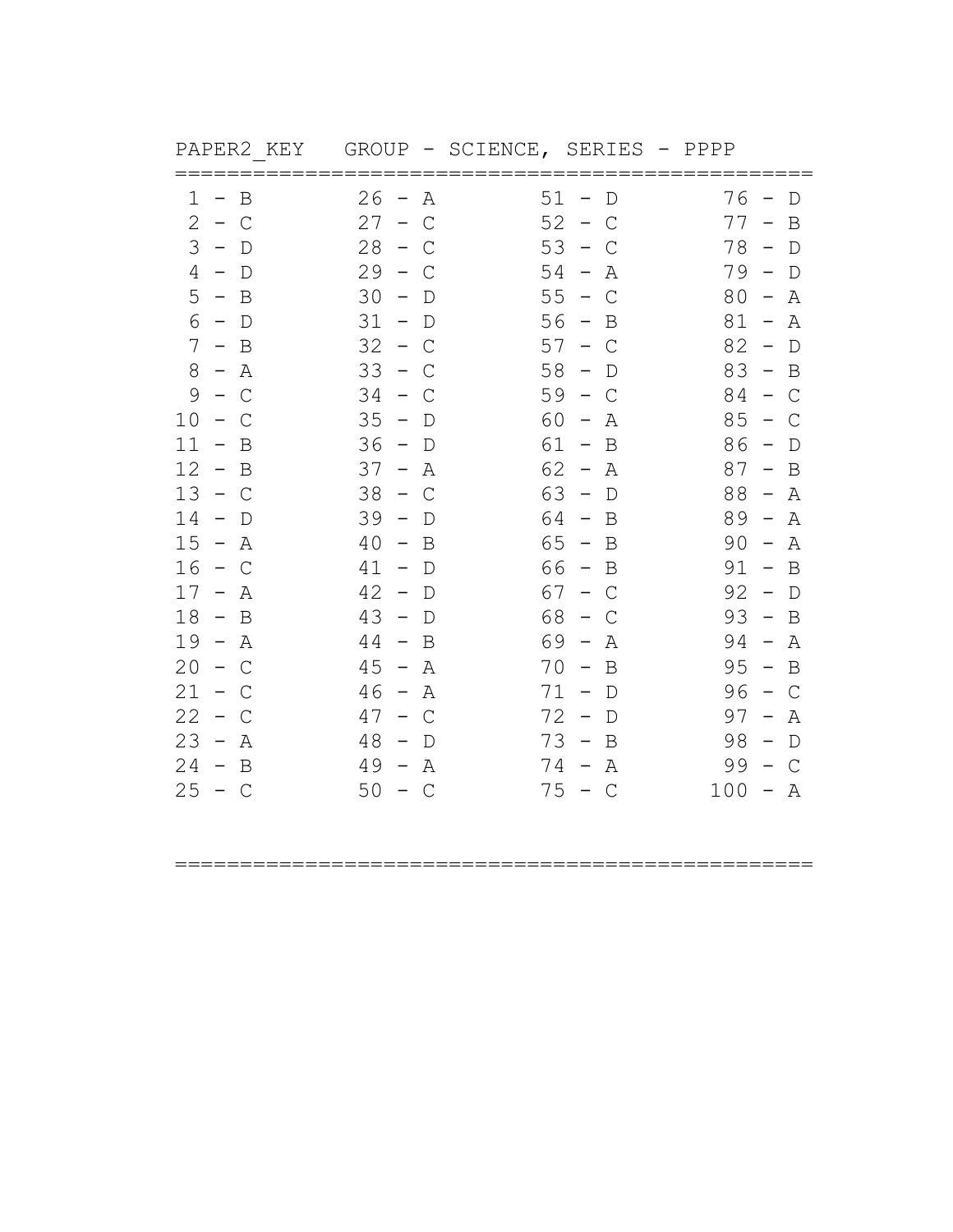| PAPER2 KEY                          | GROUP                                           | - COMMERCE, SERIES |                                                 | – MMMM                                                |
|-------------------------------------|-------------------------------------------------|--------------------|-------------------------------------------------|-------------------------------------------------------|
| 1<br>$\mathsf{C}$<br>$-$            | 26<br>D<br>$\overline{\phantom{0}}$             | $51 -$             | Α                                               | 76<br>D<br>$\overline{\phantom{0}}$                   |
| 2<br>$\sim$<br>Α                    | 27<br>$\overline{\phantom{m}}$<br>$\mathbb D$   | 52                 | $\hspace{0.1mm}-\hspace{0.1mm}$<br>$\mathsf{C}$ | 77<br>D                                               |
| 3<br>$-$ B                          | 28<br>$-$ D                                     | 53                 | $\overline{\phantom{a}}$<br>B                   | 78<br>C<br>$\hspace{0.1mm}-\hspace{0.1mm}$            |
| 4<br>$- A$                          | 29<br>$\sim$<br>B                               |                    | $54 - D$                                        | 79<br>D<br>$\overline{\phantom{0}}$                   |
| $5 - C$                             | 30<br>Α<br>$\hspace{0.1mm}-\hspace{0.1mm}$      | $55 -$             | Α                                               | 80<br>Α<br>$\qquad \qquad -$                          |
| 6<br>C<br>$\sim$                    | 31<br>$\hspace{0.1mm}-\hspace{0.1mm}$<br>Α      | $56 -$             | B                                               | 81<br>$\mathsf{C}$<br>$\qquad \qquad -$               |
| 7<br>$-$<br>С                       | 32<br>$\sim$<br>С                               | 57                 | B<br>$\overline{\phantom{m}}$                   | 82<br>$\overline{\phantom{0}}$<br>D                   |
| 8<br>$- A$                          | 33<br>$-$ D                                     | 58                 | $-$ C                                           | 83<br>$-$ D                                           |
| 9<br>$\mathbf B$<br>$\leftarrow$    | 34<br>Α<br>$\overline{\phantom{0}}$             | 59                 | С<br>$\overline{\phantom{0}}$                   | 84<br>$\mathsf{C}$<br>$\sim$                          |
| 10<br>C<br>$\overline{\phantom{m}}$ | 35<br>$\mathsf{C}$<br>$\sim$                    | 60                 | Α<br>$\overline{\phantom{m}}$                   | 85<br>$\overline{\phantom{0}}$<br>Α                   |
| 11<br>Α<br>$ \,$                    | 36<br>B<br>$\overline{\phantom{0}}$             | 61                 | B<br>$\overline{\phantom{0}}$                   | 86<br>D<br>$\overline{\phantom{0}}$                   |
| 12<br>$-$ C                         | 37<br>C<br>$\overline{\phantom{0}}$             | $62 -$             | B                                               | 87<br>C<br>$\overline{\phantom{m}}$                   |
| 13<br>$-$ C                         | 38<br>$-$ D                                     | $63 -$             | B                                               | 88<br>B<br>$\overline{\phantom{0}}$                   |
| 14<br>$-$ C                         | 39<br>$-$ D                                     | 64 -               | $\mathbf B$                                     | $89 -$<br>$\mathbf B$                                 |
| 15<br>$\sim$<br>D                   | 40<br>B<br>$\equiv$                             | 65                 | $\overline{\phantom{0}}$<br>С                   | 90<br>B<br>$\overline{\phantom{0}}$                   |
| 16<br>$-$ D                         | 41<br>$-$ D                                     | 66                 | $\hspace{0.1mm}-\hspace{0.1mm}$<br>Α            | 91<br>$\sim$<br>A                                     |
| 17<br>$\sim$<br>C                   | 42<br>$\sim$<br>B                               | 67                 | $\hspace{0.1mm}-\hspace{0.1mm}$<br>D            | 92<br>Α<br>$\hspace{0.1mm}-\hspace{0.1mm}$            |
| 18<br>$\sim$<br>C                   | 43<br>$\sim$<br>A                               | 68                 | Α<br>$\hspace{0.1mm}-\hspace{0.1mm}$            | 93<br>$\hspace{0.1mm}-\hspace{0.1mm}$<br>Α            |
| 19<br>$\sim$<br>C                   | 44<br>$\mathsf{C}$<br>$\equiv$ .                | 69 -               | D                                               | 94<br>$\mathsf{C}$<br>$\hspace{0.1mm}-\hspace{0.1mm}$ |
| 20<br>$\overline{\phantom{m}}$<br>D | 45<br>$\overline{\phantom{m}}$<br>C             | 70                 | C<br>$\overline{\phantom{m}}$                   | 95<br>С                                               |
| $21 - D$                            | 46<br>$-$ B                                     | $71 -$             | D                                               | 96<br>$\overline{\phantom{a}}$<br>$\Box$              |
| 22<br>– A                           | 47<br>$-$ B                                     | 72                 | $\sim$<br>C                                     | 97<br>$\mathbf B$<br>$\overline{\phantom{a}}$         |
| 23<br>$\sim$<br>$\mathcal{C}$       | 48<br>$\mathcal{C}$<br>$\overline{\phantom{0}}$ | 73                 | $\overline{\phantom{a}}$<br>C                   | 98<br>Α<br>$\hspace{0.1mm}-\hspace{0.1mm}$            |
| 24<br>$\overline{\phantom{m}}$<br>D | 49<br>$\overline{\phantom{m}}$<br>$\mathbb D$   | 74                 | $\overline{\phantom{a}}$<br>D                   | 99<br>Α<br>$\overline{\phantom{m}}$                   |
| $25 - B$                            | $50 - A$                                        |                    | $75 - C$                                        | $100 - A$                                             |
|                                     |                                                 |                    |                                                 |                                                       |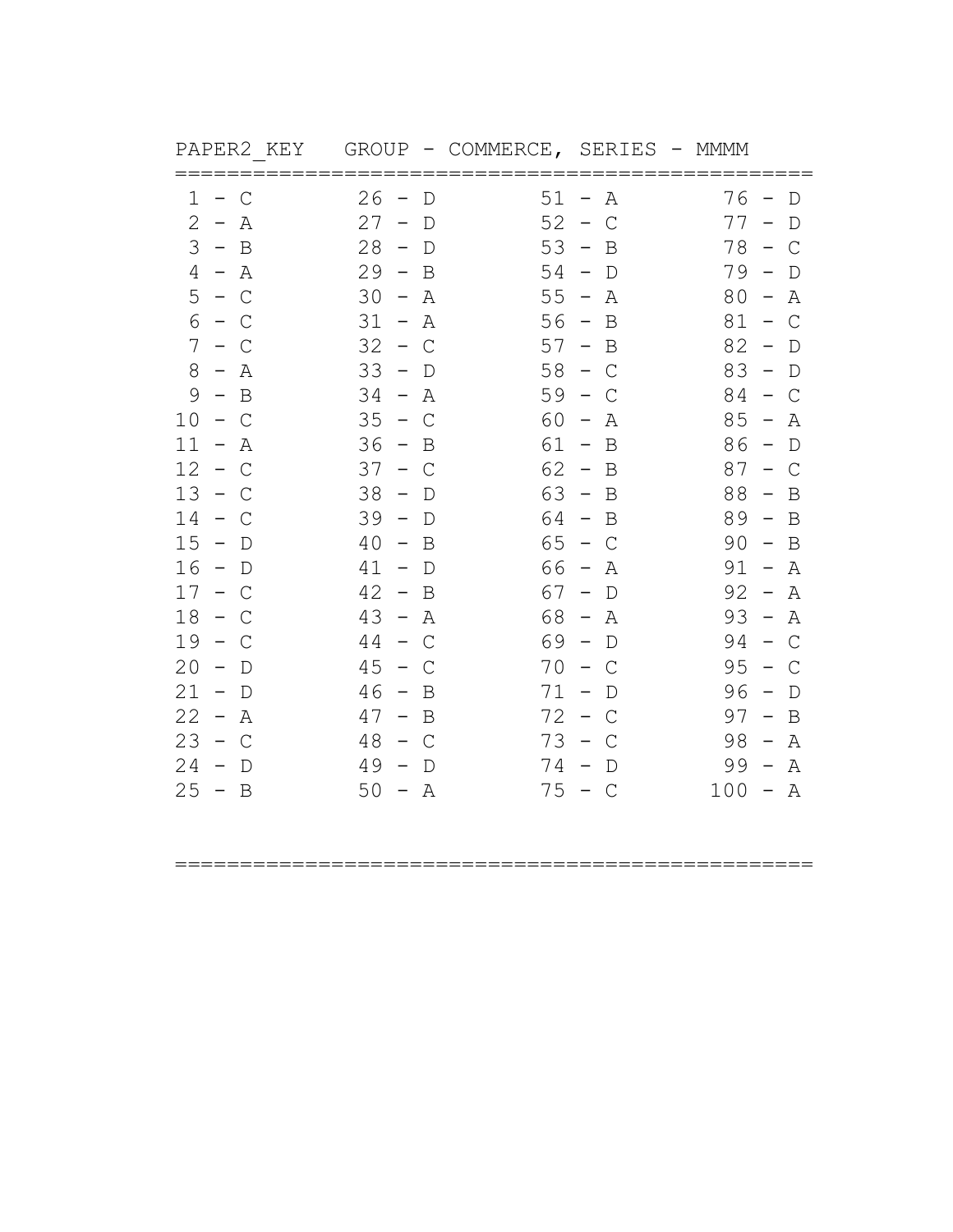| PAPER2 KEY                                     | GROUP                                      |          | - COMMERCE, SERIES - NNNN               |                                                |
|------------------------------------------------|--------------------------------------------|----------|-----------------------------------------|------------------------------------------------|
| 1<br>C<br>$-$                                  | 26<br>D<br>$\overline{\phantom{0}}$        | $51 -$   | C                                       | 76<br>D<br>$\overline{\phantom{0}}$            |
| 2<br>$\sim$<br>D                               | 27<br>B<br>$-$                             | 52       | $\overline{\phantom{m}}$<br>C           | 77<br>C                                        |
| 3<br>$-$ D                                     | 28<br>$-$ D                                | 53       | $\hspace{0.1mm}-\hspace{0.1mm}$<br>Α    | 78<br>$\overline{\phantom{0}}$<br>Α            |
| 4<br>$-$ C                                     | 29<br>$\sim$<br>B                          | $54 -$   | B                                       | $79 -$<br>$\mathbb D$                          |
| 5<br>$-$ C                                     | 30<br>$\equiv$<br>Α                        | $55 -$   | B                                       | 80<br>$\mathsf{C}$<br>$\overline{\phantom{0}}$ |
| 6<br>– C                                       | 31<br>$\mathsf{C}$<br>$\sim$               | $56 -$   | B                                       | 81<br>B<br>$\qquad \qquad -$                   |
| 7<br>$\overline{\phantom{m}}$<br>$\Box$        | 32<br>$\overline{\phantom{m}}$<br>С        | 57       | B<br>$\hspace{0.1mm}-\hspace{0.1mm}$    | 82<br>B<br>$\overline{\phantom{0}}$            |
| 8<br>$-$ D                                     | 33<br>$\sim$<br>B                          | 58       | $-$ C                                   | $83 - B$                                       |
| 9<br>Α<br>$\overline{\phantom{m}}$             | 34<br>$-$ B                                | 59       | Α<br>$\hspace{0.1mm}-\hspace{0.1mm}$    | 84 –<br>Α                                      |
| 10<br>$\mathsf{C}$<br>$\overline{\phantom{0}}$ | 35<br>$-$ C                                | 60       | $\overline{\phantom{m}}$<br>$\mathbb D$ | 85<br>Α<br>$\hspace{0.1mm}-\hspace{0.1mm}$     |
| 11<br>$\overline{\phantom{m}}$<br>D            | 36<br>$\hspace{0.1mm}-\hspace{0.1mm}$<br>D | 61       | Α<br>$\sim$                             | 86<br>Α<br>$\sim$                              |
| 12<br>B<br>$\overline{\phantom{0}}$            | 37<br>Α<br>$ \,$                           | $62 -$   | $\mathbb D$                             | 87<br>C<br>$\hspace{0.1mm}-\hspace{0.1mm}$     |
| 13<br>$-$ D                                    | 38<br>C<br>$\sim$                          | 63       | $-$ C                                   | 88<br>$-$ C                                    |
| 14<br>$-$ D                                    | 39<br>$\sim$<br>Α                          | 64       | $\overline{\phantom{0}}$<br>D           | 89<br>$\overline{\phantom{a}}$<br>$\mathbb D$  |
| 15<br>$\sim$<br>$\mathbb D$                    | 40<br>B<br>$\overline{\phantom{a}}$        | 65       | $\sim$<br>С                             | 90<br>B<br>$\overline{a}$                      |
| 16<br>$-$ B                                    | 41<br>– A                                  | 66       | $\sim$<br>C                             | 91<br>– A                                      |
| $17 -$<br>Α                                    | 42<br>$\leftarrow$<br>C                    | 67       | $\hspace{0.1mm}-\hspace{0.1mm}$<br>D    | 92<br>Α<br>$\hspace{0.1mm}-\hspace{0.1mm}$     |
| 18<br>$- A$                                    | 43<br>$ \,$<br>C                           | 68       | C<br>$\sim$                             | 93<br>$\hspace{0.1mm}-\hspace{0.1mm}$<br>Α     |
| 19<br>$\sim$<br>C                              | 44<br>$\equiv$ .<br>С                      | 69 -     | D                                       | 94<br>$\hspace{0.1mm}-\hspace{0.1mm}$<br>Α     |
| 20<br>$\overline{\phantom{m}}$<br>D            | 45<br>$\overline{\phantom{m}}$<br>Α        | 70       | $\overline{\phantom{m}}$<br>D           | 95<br>$\mathsf{C}$<br>$\overline{\phantom{0}}$ |
| $21 - A$                                       | 46<br>$-$ B                                | $71 -$   | C                                       | 96<br>$-$ B                                    |
| 22<br>$\sim$<br>C                              | 47<br>C<br>$\overline{\phantom{m}}$        | 72       | $\hspace{0.1mm}-\hspace{0.1mm}$<br>D    | 97<br>$\mathbb D$<br>$\overline{\phantom{m}}$  |
| 23<br>$\sim$<br>B                              | 48<br>Α<br>$\overline{\phantom{m}}$        | 73       | $\overline{\phantom{a}}$<br>Α           | 98<br>Α<br>$\hspace{0.1mm}-\hspace{0.1mm}$     |
| 24<br>$-$ C                                    | 49<br>$\mathsf{C}$<br>$\sim$               | 74 –     | C                                       | 99<br>B<br>$\overline{\phantom{a}}$            |
| $25 - D$                                       | 50<br>– C                                  | $75 - D$ |                                         | $100 - B$                                      |
|                                                |                                            |          |                                         |                                                |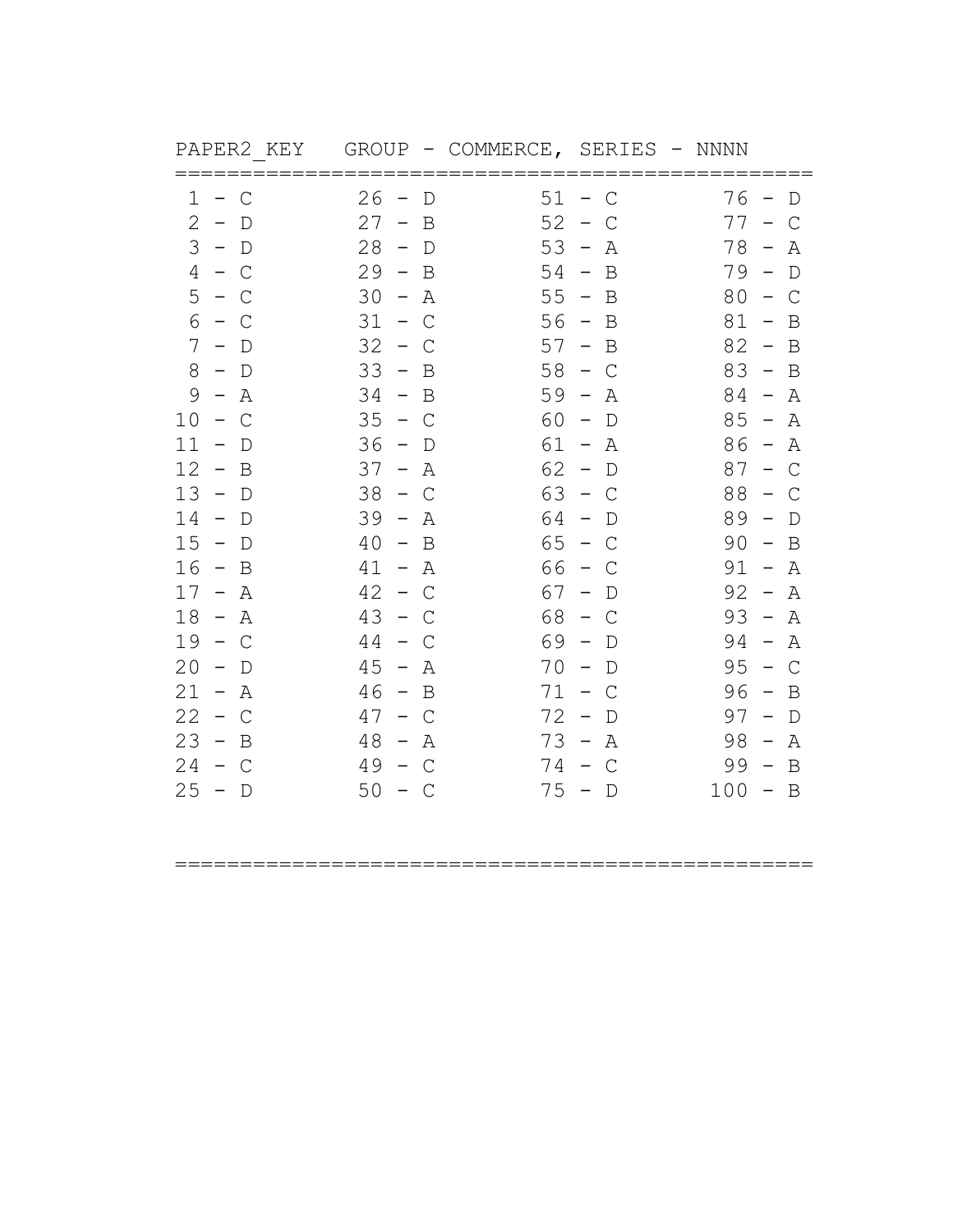| PAPER2 KEY                                                                                                 |                                                                                                               | GROUP - COMMERCE, SERIES                                                                                      | - 0000                                                                                                            |
|------------------------------------------------------------------------------------------------------------|---------------------------------------------------------------------------------------------------------------|---------------------------------------------------------------------------------------------------------------|-------------------------------------------------------------------------------------------------------------------|
| B<br>1<br>$-$ .<br>$2 - A$<br>3<br>– A<br>4<br>$-$ C                                                       | 26<br>Α<br>$\overline{\phantom{0}}$<br>27<br>$ \,$<br>C<br>28<br>$\sim$<br>C<br>29<br>$-$ C                   | $51 -$<br>$\mathsf C$<br>52<br>$\hspace{0.1mm}-\hspace{0.1mm}$<br>C<br>53<br>$\sim$<br>D<br>54<br>– C         | 76 –<br>B<br>$77 -$<br>Α<br>$78 -$<br>Α<br>$79 -$<br>Α                                                            |
| $5 - D$<br>6<br>– A<br>7<br>$-$ C<br>8                                                                     | 30<br>$\hspace{0.1mm}-\hspace{0.1mm}$<br>A<br>$31 - B$<br>32<br>$\sim$<br>C<br>33                             | 55<br>$\overline{\phantom{a}}$<br>$\mathbb D$<br>$56 -$<br>$\mathbb D$<br>57<br>$\overline{\phantom{0}}$<br>C | 80<br>$\hspace{0.1mm}-\hspace{0.1mm}$<br>Α<br>$81 - C$<br>82<br>B<br>$\overline{\phantom{a}}$<br>$83 - D$         |
| $-$ B<br>9<br>C<br>$\sim$<br>10<br>$\mathbb D$<br>$\qquad \qquad -$<br>11<br>$\overline{\phantom{m}}$<br>D | – A<br>34<br>$\overline{\phantom{0}}$<br>C<br>35<br>$\sim$<br>C<br>36<br>$\hspace{0.1mm}-\hspace{0.1mm}$<br>C | 58<br>– D<br>$59 -$<br>Α<br>60<br>$\overline{\phantom{m}}$<br>C<br>61<br>$\hspace{0.1mm}-\hspace{0.1mm}$<br>D | $84 - A$<br>85<br>$\overline{B}$<br>$\overline{a}$<br>$86 -$<br>B                                                 |
| 12<br>$-$ B<br>$13 - D$<br>14<br>$-$ B                                                                     | 37<br>– D<br>38<br>$-$ D<br>39<br>$-$ C                                                                       | $62 - D$<br>63<br>$-$ C<br>64 -<br>A                                                                          | $87 -$<br>C<br>88<br>$\mathsf{C}$<br>$\overline{\phantom{m}}$<br>$89 -$<br>Α                                      |
| 15<br>$\sim$<br>Α<br>16<br>$-$ C<br>17<br>$\sim$<br>C                                                      | 40<br>$\overline{\phantom{m}}$<br>C<br>41<br>$-$ C<br>42<br>$-$ D                                             | 65<br>$\overline{\phantom{a}}$<br>$\mathbb D$<br>66<br>– C<br>67 –<br>B                                       | 90<br>B<br>$\hspace{0.1mm}-\hspace{0.1mm}$<br>$91 - B$<br>92<br>$-$ B                                             |
| 18<br>$-$ B<br>19<br>$-$ B<br>20<br>$\sim$<br>C                                                            | 43<br>$-$ D<br>44<br>$\equiv$<br>Α<br>45<br>$\overline{a}$<br>С                                               | 68<br>$\overline{\phantom{0}}$<br>B<br>69 -<br>B<br>70<br>Α<br>$\overline{\phantom{a}}$                       | 93<br>$\sim$<br>B<br>94<br>$\overline{\phantom{0}}$<br>$\mathsf{C}$<br>95<br>$\hspace{0.1mm}-\hspace{0.1mm}$<br>Α |
| $21 - D$<br>22<br>– A<br>23<br>$-$ C<br>24<br>$\sim$<br>Α                                                  | 46<br>$-$ D<br>47<br>$-$ B<br>48<br>$\sim$<br>D<br>49<br>$-$ D                                                | $71 -$<br>A<br>$72 -$<br>Α<br>$73 -$<br>$\mathsf{C}$<br>74 –<br>C                                             | 96<br>$-$ D<br>$97 -$<br>Α<br>98<br>$\hspace{0.1mm}-\hspace{0.1mm}$<br>$\mathbb D$<br>99<br>$\mathsf{C}$          |
| $25 - B$                                                                                                   | $50 - D$                                                                                                      | $75 - D$                                                                                                      | $100 - D$                                                                                                         |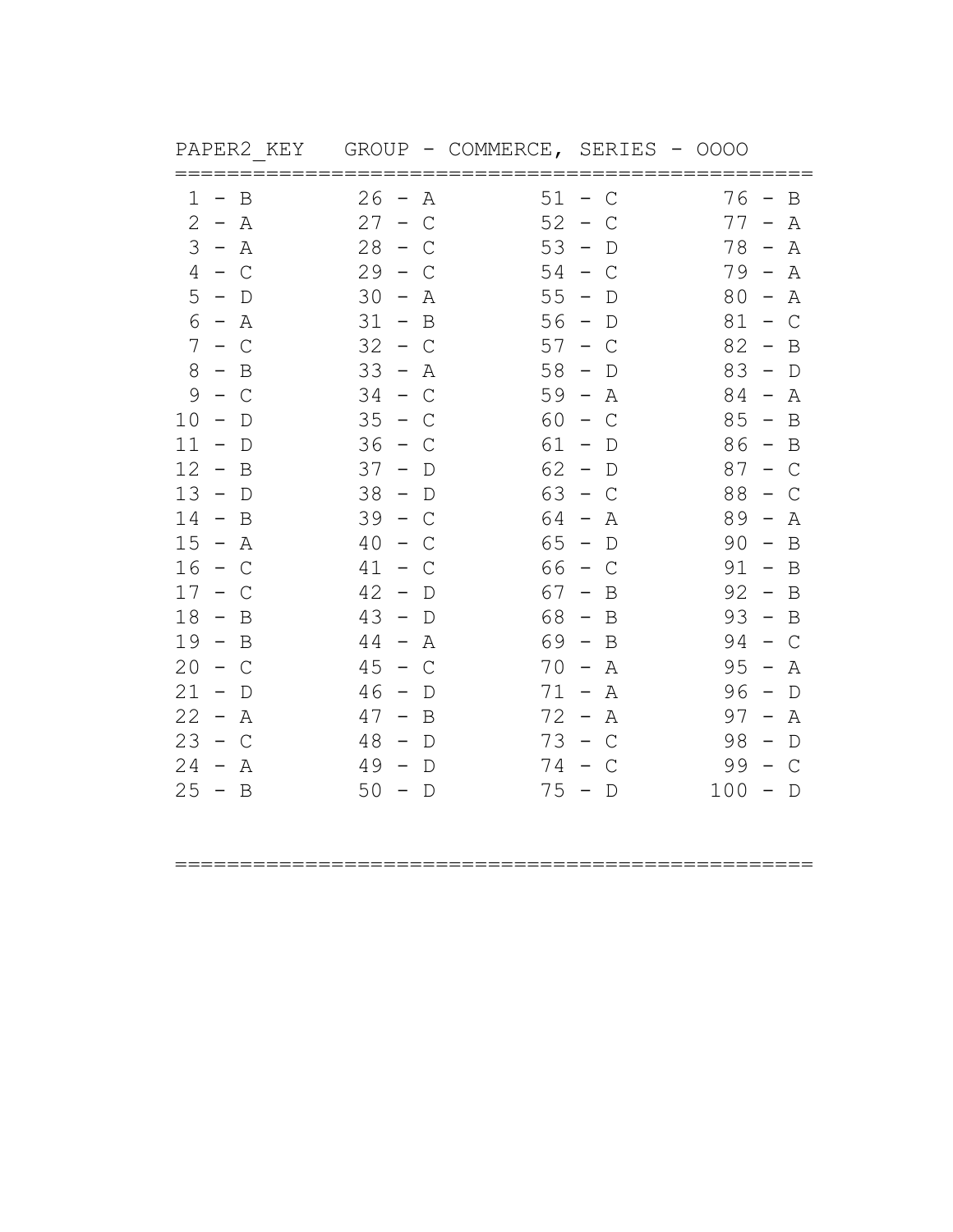| PAPER2 KEY                                                   | GROUP                                                                      | - COMMERCE, SERIES                              | - PPPP             |                                           |
|--------------------------------------------------------------|----------------------------------------------------------------------------|-------------------------------------------------|--------------------|-------------------------------------------|
| B<br>$\perp$<br>$\overline{\phantom{0}}$<br>2<br>$\sim$<br>C | 26<br>Α<br>$\overline{\phantom{0}}$<br>27<br>C<br>$\overline{\phantom{m}}$ | $51 -$<br>52<br>$\hspace{0.1mm}-\hspace{0.1mm}$ | Α<br>$\mathsf{C}$  | $76 -$<br>Α<br>$77 -$<br>$\mathbf B$      |
| 3<br>$-$ D                                                   | 28<br>$\overline{\phantom{0}}$<br>C                                        | 53<br>$\overline{\phantom{a}}$                  | D                  | 78 –<br>$\mathbf B$                       |
| 4<br>$-$ D                                                   | 29<br>$\sim$<br>С                                                          | 54<br>$-$ D                                     |                    | 79 –<br>$\mathsf{C}$                      |
| $5 - B$                                                      | 30<br>$\hspace{0.1mm}-\hspace{0.1mm}$<br>$\mathbb D$                       | 55<br>$-$ C                                     | 80                 | C                                         |
| 6<br>$-$ D                                                   | 31<br>$\hspace{0.1mm}-\hspace{0.1mm}$<br>$\mathbb D$                       | $56 -$                                          | 81<br>Α            | Α<br>$\hspace{0.1mm}-\hspace{0.1mm}$      |
| 7<br>$-$ B                                                   | 32<br>$\equiv$<br>C                                                        | 57<br>$\overline{\phantom{m}}$                  | 82<br>D            | B<br>$\overline{\phantom{0}}$             |
| 8<br>– A                                                     | 33<br>$-$ C                                                                | 58<br>$-$ C                                     |                    | $83 - B$                                  |
| 9<br>C<br>$\overline{\phantom{0}}$                           | 34<br>С<br>$\equiv$ .                                                      | 59<br>$\overline{\phantom{0}}$                  | B                  | $84 - B$                                  |
| 10<br>C<br>$-$                                               | 35<br>$\hspace{0.1mm}-\hspace{0.1mm}$<br>D                                 | 60<br>$\hspace{0.1mm}-\hspace{0.1mm}$           | 85<br>B            | B<br>$\hspace{0.1mm}-\hspace{0.1mm}$      |
| 11<br>B<br>$\overline{\phantom{m}}$                          | 36<br>$\hspace{0.1mm}-\hspace{0.1mm}$<br>D                                 | 61 -                                            | 86<br>B            | $\mathsf{C}$<br>$\overline{\phantom{0}}$  |
| 12<br>$-$ B                                                  | 37<br>Α<br>$-$ .                                                           | $62 -$                                          | 87<br>Α            | Α<br>$\hspace{0.1mm}-\hspace{0.1mm}$      |
| 13<br>$-$ C                                                  | 38<br>C<br>$\sim$                                                          | 63 -                                            | 88<br>Α            | $\Box$<br>$\hspace{0.1mm}-\hspace{0.1mm}$ |
| 14<br>$-$ D                                                  | 39<br>$\sim$<br>D                                                          | $64 - A$                                        |                    | $89 -$<br>Α                               |
| 15<br>$\sim$<br>Α                                            | 40<br>B<br>$\sim$                                                          | 65<br>$\overline{\phantom{0}}$                  | 90<br>С            | $\mathbb D$<br>$\overline{\phantom{0}}$   |
| 16<br>$-$ C                                                  | 41<br>$-$ D                                                                | 66<br>$\overline{\phantom{0}}$                  | 91<br>C            | $-$ C                                     |
| 17<br>Α<br>$\overline{\phantom{0}}$                          | 42<br>$-$ D                                                                | 67<br>$\sim$                                    | 92<br>D            | D<br>$\hspace{0.1mm}-\hspace{0.1mm}$      |
| 18<br>$-$ B                                                  | 43<br>$\hspace{0.1mm}-\hspace{0.1mm}$<br>$\Box$                            | 68<br>$\sim$                                    | 93<br>B            | C                                         |
| 19<br>$- A$                                                  | 44<br>$\equiv$<br>B                                                        | 69 -                                            | 94<br>Α            | C                                         |
| 20<br>$\equiv$ .<br>C                                        | 45<br>$-$<br>Α                                                             | 70<br>$\hspace{0.1mm}-\hspace{0.1mm}$           | 95<br>Α            | D                                         |
| 21<br>$-$ C                                                  | 46<br>– A                                                                  | $71 -$                                          | 96<br>Α            | C<br>$\overline{\phantom{0}}$             |
| 22<br>С<br>$\sim$                                            | 47<br>C<br>$\overline{\phantom{0}}$                                        | $72 -$                                          | 97<br>Α            | D                                         |
| 23<br>$\sim$<br>Α                                            | 48<br>$\overline{\phantom{m}}$<br>D                                        | $73 -$                                          | 98<br>$\mathsf{C}$ | $\mathbb D$<br>$\overline{\phantom{0}}$   |
| 24<br>$-$ B                                                  | 49<br>Α<br>$\sim$                                                          | $74 -$                                          | 99<br>B            | $\mathsf{C}$                              |
| $25 - C$                                                     | $50 - C$                                                                   | $75 - D$                                        | 100                | $\Box$<br>$\overline{\phantom{0}}$        |
|                                                              |                                                                            |                                                 |                    |                                           |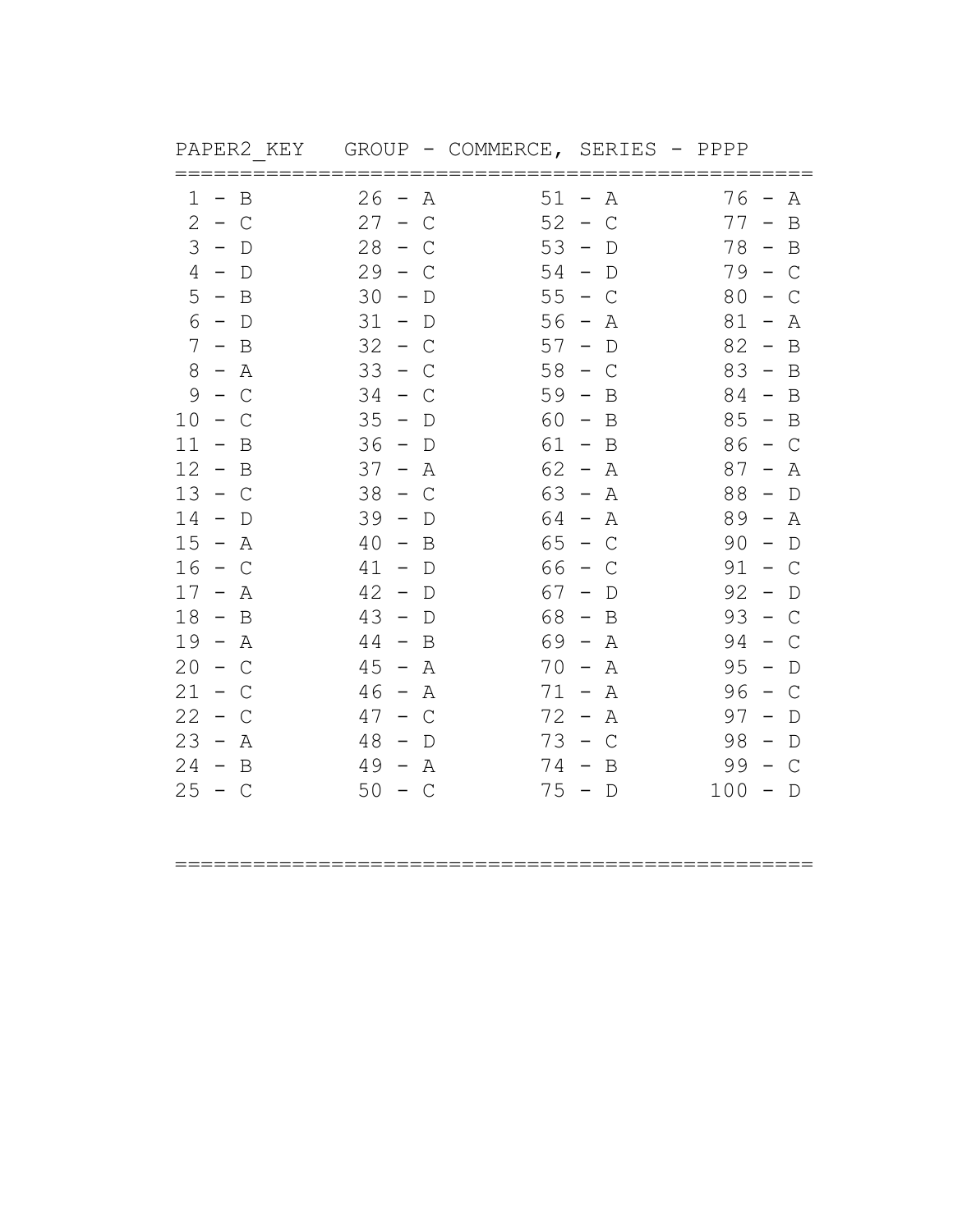| PAPER2 KEY                                    | GROUP - AGRICULTURE, SERIES                          |                                                      | – MMMM                                                |
|-----------------------------------------------|------------------------------------------------------|------------------------------------------------------|-------------------------------------------------------|
| 1<br>$\mathsf{C}$<br>$-$                      | 26<br>D<br>$\overline{\phantom{0}}$                  | $51 -$<br>B                                          | $76 -$<br>B                                           |
| 2<br>$\sim$<br>Α                              | 27<br>$\overline{\phantom{m}}$<br>$\mathbb D$        | 52<br>$\hspace{0.1mm}-\hspace{0.1mm}$<br>$\mathbb D$ | $77 -$<br>Α                                           |
| 3<br>$-$ B                                    | 28<br>$-$ D                                          | 53<br>$\overline{\phantom{a}}$<br>Α                  | $78 -$<br>$\mathbf B$                                 |
| 4<br>$- A$                                    | 29<br>$\sim$<br>B                                    | 54<br>$\sim$<br>$\mathsf{C}$                         | $79 -$<br>$\mathbb D$                                 |
| $5 - C$                                       | 30<br>Α<br>$\hspace{0.1mm}-\hspace{0.1mm}$           | 55<br>$\hspace{0.1mm}-\hspace{0.1mm}$<br>C           | 80<br>Α<br>$\hspace{0.1mm}-\hspace{0.1mm}$            |
| 6<br>C<br>$\sim$                              | 31<br>Α<br>$\hspace{0.1mm}-\hspace{0.1mm}$           | 56<br>$\qquad \qquad -$<br>$\mathbb D$               | 81<br>$\mathsf{C}$<br>$\qquad \qquad -$               |
| 7<br>$-$<br>C                                 | 32<br>C<br>$\sim$                                    | 57<br>$\hspace{0.1mm}-\hspace{0.1mm}$<br>Α           | 82<br>B<br>$\qquad \qquad -$                          |
| 8<br>$- A$                                    | 33<br>$-$ D                                          | 58<br>$\hspace{0.1mm}-\hspace{0.1mm}$<br>B           | 83<br>$-$ C                                           |
| 9<br>$\mathbf B$<br>$\equiv$                  | 34<br>Α<br>$\overline{\phantom{0}}$                  | 59<br>$\hspace{0.1mm}-\hspace{0.1mm}$<br>D           | 84<br>B<br>$\overline{\phantom{0}}$                   |
| 10<br>C<br>$ \,$                              | 35<br>$\mathsf{C}$<br>$\sim$                         | 60<br>B<br>$\hspace{0.1mm}-\hspace{0.1mm}$           | 85<br>$\mathsf{C}$<br>$\hspace{0.1mm}-\hspace{0.1mm}$ |
| 11<br>Α<br>$-$                                | 36<br>B<br>$\overline{\phantom{0}}$                  | $61 -$<br>Α                                          | 86<br>Α<br>$\hspace{0.1mm}-\hspace{0.1mm}$            |
| 12<br>$\mathcal{C}$<br>$\sim$                 | 37<br>C<br>$\overline{\phantom{0}}$                  | $62 -$<br>B                                          | 87<br>$\mathbb D$<br>$\hspace{0.1mm}-\hspace{0.1mm}$  |
| 13<br>$-$ C                                   | 38<br>$\mathbb D$<br>$\hspace{0.1mm}-\hspace{0.1mm}$ | $63 -$<br>Α                                          | 88<br>$-$ D                                           |
| 14<br>$-$ C                                   | 39<br>$\sim$<br>D                                    | 64 -<br>$\mathbb D$                                  | 89<br>$\mathsf{C}$<br>$\overline{\phantom{0}}$        |
| 15<br>$\overline{\phantom{0}}$<br>$\mathbb D$ | 40<br>B<br>$\equiv$                                  | 65<br>$\sim$<br>C                                    | 90<br>B<br>$\hspace{0.1mm}-\hspace{0.1mm}$            |
| 16<br>$-$ D                                   | 41<br>$-$ D                                          | 66<br>$\sim$<br>Α                                    | 91<br>$\mathbf B$<br>$\sim$                           |
| 17<br>$\sim$<br>С                             | 42<br>$\sim$<br>B                                    | $67 -$<br>Α                                          | 92<br>Α<br>$\hspace{0.1mm}-\hspace{0.1mm}$            |
| 18<br>$\equiv$ .<br>C                         | 43<br>$\leftarrow$<br>A                              | 68<br>$\mathbb D$<br>$\hspace{0.1mm}-\hspace{0.1mm}$ | 93<br>$\mathbf B$<br>$\hspace{0.1mm}-\hspace{0.1mm}$  |
| 19<br>$\sim$<br>С                             | 44<br>$\mathsf{C}$<br>$\equiv$ .                     | 69 -<br>D                                            | 94<br>$\mathbb D$<br>$\overline{\phantom{0}}$         |
| 20<br>D<br>$\overline{\phantom{m}}$           | 45<br>$\overline{\phantom{m}}$<br>C                  | 70<br>Α<br>$\overline{\phantom{a}}$                  | 95<br>$\mathsf{C}$                                    |
| $21 - D$                                      | 46<br>$-$ B                                          | $71 -$<br>$\mathsf{C}$                               | 96<br>Α<br>$\overline{\phantom{a}}$                   |
| 22<br>A<br>$\sim$                             | 47<br>$\overline{B}$<br>$\overline{\phantom{0}}$     | 72<br>B<br>$\hspace{0.1mm}-\hspace{0.1mm}$           | 97<br>$\mathbf B$<br>$\overline{\phantom{a}}$         |
| 23<br>$\sim$<br>$\mathcal{C}$                 | 48<br>$\mathsf{C}$<br>$\sim$                         | $73 -$<br>B                                          | 98<br>$\mathcal{C}$<br>$\overline{\phantom{0}}$       |
| 24<br>$\overline{\phantom{m}}$<br>D           | 49<br>$\overline{\phantom{m}}$<br>$\mathbb D$        | $74 -$<br>D                                          | 99<br>$\mathbb D$<br>$\overline{\phantom{m}}$         |
| $25 - B$                                      | $50 - A$                                             | $75 - D$                                             | $100 - B$                                             |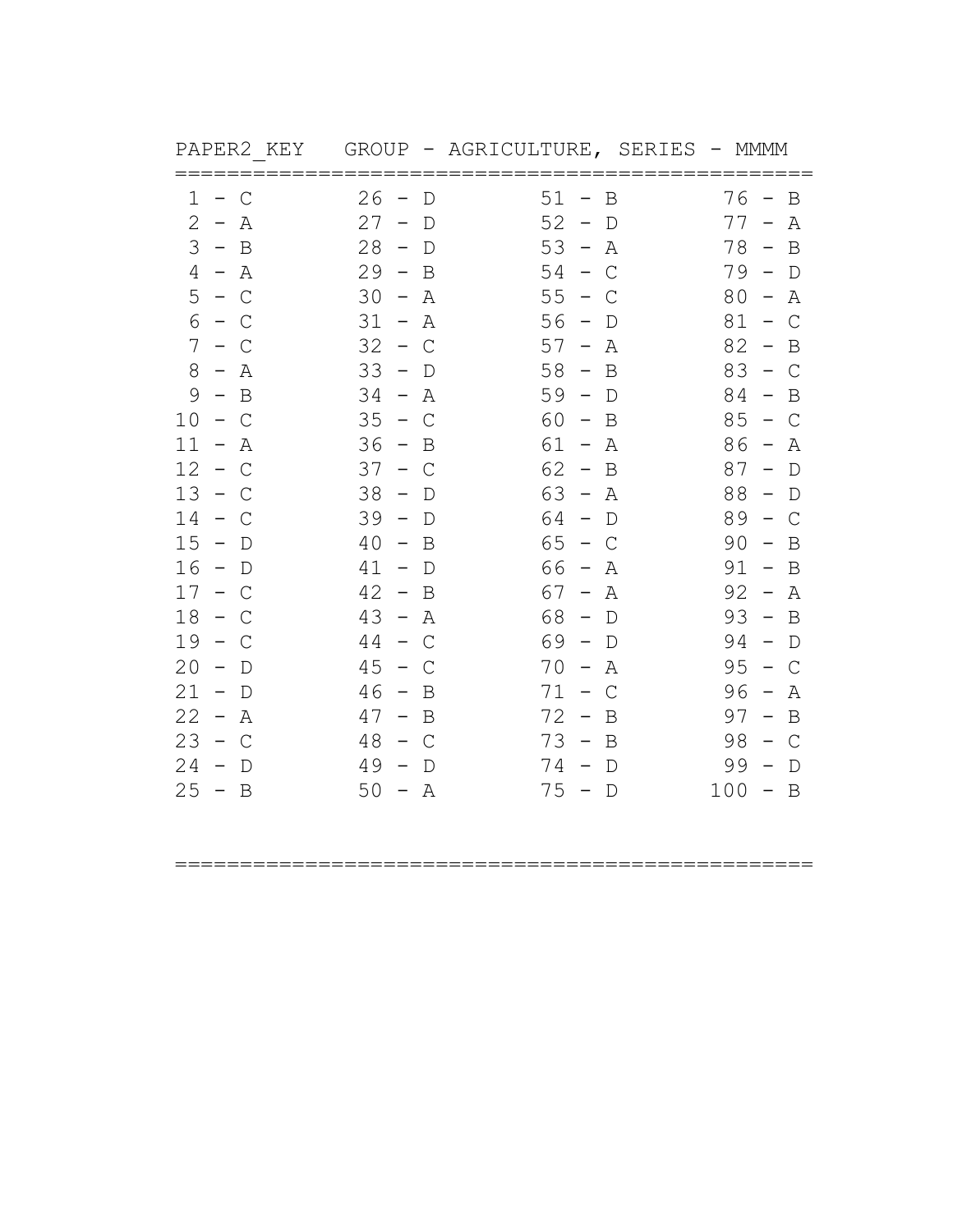| PAPER2 KEY                                     | GROUP - AGRICULTURE, SERIES                |                                               | – NNNN                                                |
|------------------------------------------------|--------------------------------------------|-----------------------------------------------|-------------------------------------------------------|
| 1<br>C<br>$-$                                  | 26<br>D<br>$\overline{\phantom{0}}$        | $51 -$<br>$\mathbb D$                         | $76 -$<br>B                                           |
| 2<br>$\sim$<br>D                               | 27<br>B<br>$-$                             | 52<br>$\hspace{0.1mm}-\hspace{0.1mm}$<br>B    | 77<br>$\mathsf{C}$<br>$\overline{\phantom{m}}$        |
| 3<br>$-$ D                                     | 28<br>$-$ D                                | $53 -$<br>Α                                   | 78<br>$\hspace{0.1mm}-\hspace{0.1mm}$<br>Α            |
| 4<br>$-$ C                                     | 29<br>$\sim$<br>B                          | $54 -$<br>B                                   | $79 -$<br>$\mathbb D$                                 |
| 5<br>$-$ C                                     | 30<br>$\equiv$<br>Α                        | $55 -$<br>Α                                   | 80<br>$\mathbb D$<br>$\overline{\phantom{0}}$         |
| 6<br>– C                                       | 31<br>$\mathsf{C}$<br>$\sim$               | $56 -$<br>$\mathbb D$                         | $81 -$<br>$\mathsf{C}$                                |
| 7<br>$\qquad \qquad -$<br>- D                  | 32<br>$\overline{\phantom{m}}$<br>С        | 57<br>C<br>$\overline{\phantom{m}}$           | 82<br>B<br>$\overline{\phantom{0}}$                   |
| 8<br>$-$ D                                     | 33<br>$\overline{a}$<br>B                  | 58<br>Α<br>$\overline{\phantom{a}}$           | $83 - B$                                              |
| 9<br>Α<br>$\overline{\phantom{a}}$             | 34<br>$-$ B                                | $59 -$<br>Α                                   | 84<br>Α<br>$\hspace{0.1mm}-\hspace{0.1mm}$            |
| 10<br>$\mathsf{C}$<br>$\overline{\phantom{0}}$ | 35<br>$-$ C                                | 60<br>$\overline{\phantom{m}}$<br>$\mathbb D$ | 85<br>B<br>$\hspace{0.1mm}-\hspace{0.1mm}$            |
| 11<br>$\overline{\phantom{m}}$<br>D            | 36<br>$\hspace{0.1mm}-\hspace{0.1mm}$<br>D | 61<br>$\hspace{0.1mm}-\hspace{0.1mm}$<br>D    | 86<br>D<br>$\hspace{0.1mm}-\hspace{0.1mm}$            |
| 12<br>B<br>$\overline{\phantom{0}}$            | 37<br>Α<br>$ \,$                           | $62 -$<br>Α                                   | 87<br>C<br>$\overline{\phantom{m}}$                   |
| 13<br>$-$ D                                    | 38<br>C<br>$\overline{\phantom{0}}$        | 63<br>$\mathsf C$<br>$\sim$                   | 88<br>Α<br>$\overline{\phantom{m}}$                   |
| 14<br>$-$ D                                    | 39<br>$\sim$<br>Α                          | 64 -<br>B                                     | $89 -$<br>B                                           |
| 15<br>$\sim$<br>$\mathbb D$                    | 40<br>B<br>$\overline{\phantom{a}}$        | $65 -$<br>B                                   | 90<br>$\mathsf{C}$<br>$\hspace{0.1mm}-\hspace{0.1mm}$ |
| 16<br>$-$ B                                    | 41<br>– A                                  | 66<br>– D                                     | 91<br>$\Box$<br>$\hspace{0.1mm}-\hspace{0.1mm}$       |
| $17 -$<br>Α                                    | 42<br>$\leftarrow$<br>C                    | 67<br>$\sim$<br>D                             | 92<br>B<br>$\overline{a}$                             |
| 18<br>$- A$                                    | 43<br>$\sim$ .<br>C                        | 68<br>$\hspace{0.1mm}-\hspace{0.1mm}$<br>B    | 93<br>$\hspace{0.1mm}-\hspace{0.1mm}$<br>B            |
| 19<br>$\sim$<br>$\mathsf{C}$                   | 44<br>$-$ .<br>С                           | 69 -<br>Α                                     | 94<br>$\hspace{0.1mm}-\hspace{0.1mm}$<br>$\mathbb D$  |
| 20<br>$\overline{\phantom{m}}$<br>D            | 45<br>$\overline{\phantom{m}}$<br>Α        | 70<br>B<br>$\hspace{0.1mm}-\hspace{0.1mm}$    | 95<br>$\hspace{0.1mm}-\hspace{0.1mm}$<br>Α            |
| $21 -$<br>A                                    | 46<br>$-$ B                                | $71 -$<br>D                                   | 96<br>$\mathcal{C}$<br>$\overline{\phantom{a}}$       |
| 22<br>$\mathsf{C}$<br>$\sim$                   | 47<br>C<br>$\overline{\phantom{m}}$        | $72 -$<br>Α                                   | 97<br>C                                               |
| 23<br>$\sim$<br>B                              | 48<br>Α<br>$\overline{\phantom{a}}$        | $73 -$<br>$\mathsf{C}$                        | 98<br>$\mathbb D$<br>$\overline{\phantom{0}}$         |
| 24<br>$\sim$<br>$\mathcal{C}$                  | 49<br>C<br>$\overline{\phantom{0}}$        | $74 -$<br>B                                   | 99<br>Α<br>$\overline{\phantom{a}}$                   |
| $25 - D$                                       | 50<br>– C                                  | $75 - C$                                      | $100 - B$                                             |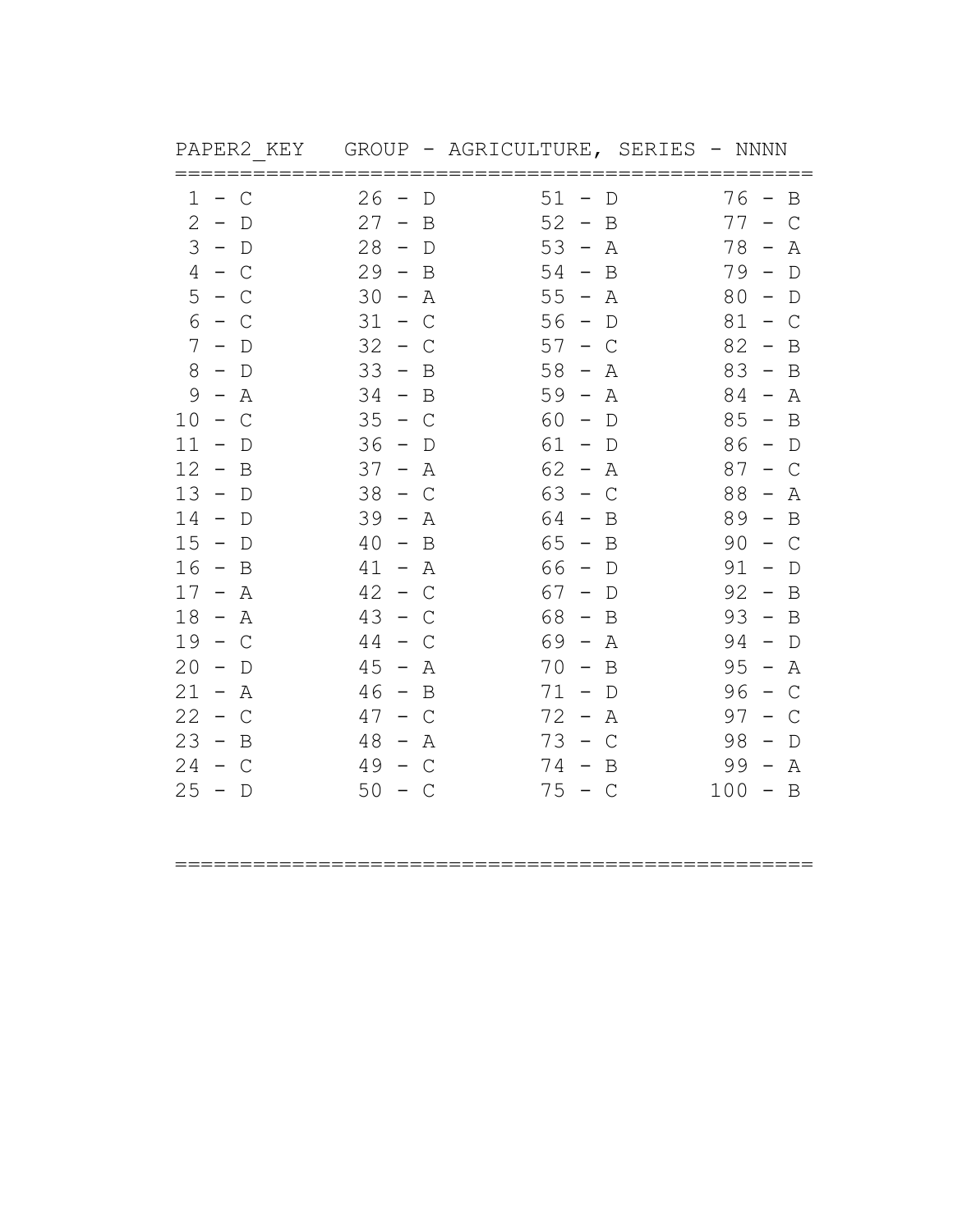| PAPER2 KEY                                    | GROUP - AGRICULTURE, SERIES                          |                                                | $-0000$                                               |
|-----------------------------------------------|------------------------------------------------------|------------------------------------------------|-------------------------------------------------------|
| B<br>1<br>$\overline{\phantom{0}}$            | 26<br>Α<br>$\overline{\phantom{0}}$                  | $51 -$<br>Β                                    | 76 -<br>$\mathbb C$                                   |
| 2<br>$- A$                                    | 27<br>$\mathsf{C}$<br>$\overline{\phantom{m}}$       | 52<br>$\hspace{0.1mm}-\hspace{0.1mm}$<br>D     | 77<br>D                                               |
| 3<br>$- A$                                    | 28<br>$\overline{a}$<br>C                            | 53<br>$\overline{\phantom{a}}$<br>D            | $78 -$<br>B                                           |
| 4<br>$-$ C                                    | 29<br>$\sim$<br>C                                    | $54 -$<br>B                                    | $79 -$<br>B                                           |
| 5<br>$-$ D                                    | 30<br>$\sim$<br>Α                                    | $55 -$<br>Α                                    | 80<br>$\mathbb D$<br>$\hspace{0.1mm}-\hspace{0.1mm}$  |
| 6<br>$- A$                                    | $31 -$<br>B                                          | $56 -$<br>B                                    | $81 -$<br>Α                                           |
| 7<br>$\frac{1}{2}$<br>C                       | 32<br>$\sim$<br>С                                    | 57<br>D<br>$\overline{\phantom{m}}$            | 82<br>$\mathsf{C}$<br>$\hspace{0.1mm}-\hspace{0.1mm}$ |
| 8<br>$-$ B                                    | 33<br>$- A$                                          | 58<br>$\sim$<br>Α                              | 83<br>$\overline{\phantom{a}}$<br>C                   |
| 9<br>$\mathsf{C}$<br>$\overline{\phantom{0}}$ | 34<br>$\mathsf{C}$<br>$\overline{\phantom{0}}$       | 59<br>$\mathsf{C}$<br>$\overline{\phantom{0}}$ | 84<br>$\mathbb D$<br>$\overline{\phantom{0}}$         |
| 10<br>$\overline{\phantom{m}}$<br>D           | 35<br>$\overline{\phantom{m}}$<br>C                  | 60<br>B<br>$\overline{\phantom{m}}$            | 85<br>Α<br>$\hspace{0.1mm}-\hspace{0.1mm}$            |
| 11<br>$\overline{\phantom{m}}$<br>D           | 36<br>$\overline{\phantom{0}}$<br>C                  | 61 -<br>$\mathsf{C}$                           | $86 -$<br>B                                           |
| 12<br>$\mathbf B$<br>$\sim$                   | 37<br>$-$ D                                          | 62<br>$\sim$<br>$\mathbf B$                    | $87 -$<br>$\mathbb D$                                 |
| 13<br>$-$ D                                   | 38<br>$-$ D                                          | 63<br>$-$ C                                    | 88<br>$-$ B                                           |
| 14<br>$-$ B                                   | 39<br>$-$ C                                          | 64<br>$\overline{\phantom{0}}$<br>Α            | $89 -$<br>Α                                           |
| 15<br>$\sim$<br>Α                             | 40<br>$\overline{\phantom{m}}$<br>C                  | 65<br>$\hspace{0.1mm}-\hspace{0.1mm}$<br>D     | 90<br>B<br>$\hspace{0.1mm}-\hspace{0.1mm}$            |
| 16<br>$\sim$<br>C                             | 41<br>$\equiv$ .<br>C                                | 66<br>$-$ D                                    | 91<br>– A                                             |
| 17<br>$\overline{\phantom{0}}$<br>C           | 42<br>$\equiv$<br>D                                  | 67<br>C<br>$\sim$                              | 92<br>$\hspace{0.1mm}-\hspace{0.1mm}$<br>$\mathbb D$  |
| 18<br>B<br>$\sim$                             | 43<br>$\hspace{0.1mm}-\hspace{0.1mm}$<br>$\mathbb D$ | 68<br>B<br>$\hspace{0.1mm}-\hspace{0.1mm}$     | 93<br>$\mathsf{C}$<br>$\hspace{0.1mm}-\hspace{0.1mm}$ |
| 19<br>$\sim$<br>B                             | 44<br>Α<br>$\equiv$                                  | 69 -<br>B                                      | 94<br>$\hspace{0.1mm}-\hspace{0.1mm}$<br>Α            |
| 20<br>$\overline{\phantom{m}}$<br>C           | 45<br>C<br>$\overline{\phantom{m}}$                  | 70<br>Α<br>$\hspace{0.1mm}-\hspace{0.1mm}$     | 95<br>Α<br>$\overline{\phantom{a}}$                   |
| 21<br>$\overline{\phantom{m}}$<br>$\Box$      | 46<br>$-$ D                                          | $71 - B$                                       | 96<br>$-$ D                                           |
| 22<br>$- A$                                   | 47<br>$-$ B                                          | 72<br>$-$ D                                    | 97<br>$\mathbb D$<br>$\hspace{0.1mm}-\hspace{0.1mm}$  |
| 23<br>$-$ C                                   | 48<br>$\mathbb D$<br>$\sim$                          | $73 -$<br>$\mathcal{C}$                        | $98 -$<br>Α                                           |
| 24<br>$\overline{\phantom{0}}$<br>Α           | 49<br>$\sim$<br>D                                    | $74 -$<br>Α                                    | 99<br>$\mathcal{C}$                                   |
| $25 - B$                                      | 50<br>$-$ D                                          | $75 - B$                                       | 100<br>$-$ B                                          |